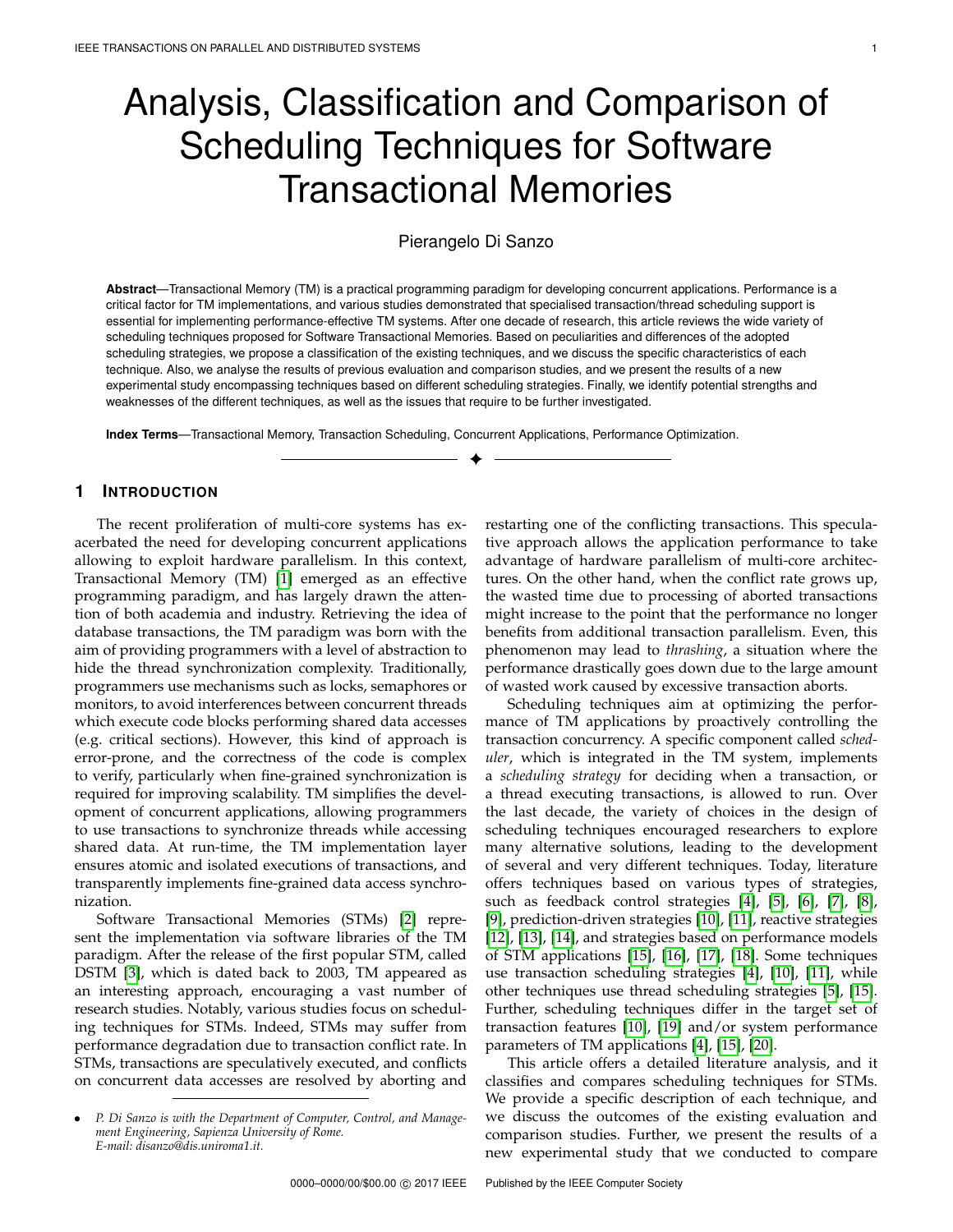techniques that use the different scheduling strategies that we identify in our classification. Finally, we identify the potential strengths and weaknesses of the different types of strategies, the limitations of the existing techniques and the current open issues.

This article sums up the outcome of research work on STMs also to support future research on scheduling techniques for Hardware TM (HTM). Indeed, the TM hardware support recently offered by some commercial processors (as Intel Haswell processors [\[21\]](#page-16-20)) is encouraging research also on scheduling techniques for HTMs. Notably, even though HTMs differ in some basic aspects from STMs, research work on scheduling techniques for STMs can represent an important reference point for HTMs too.

The rest of this article is structured as follows. Section [2](#page-1-0) focuses on the background. In Section [3,](#page-2-0) we present a classification of the scheduling techniques and we describe the characteristics of the different classes. Section [4](#page-3-0) presents a literature analysis. In Section [5,](#page-10-0) we discuss the results of the previous experimental studies that compare different scheduling techniques. The results of our experimental study are presented and analysed in Section [6.](#page-11-0) Section [7](#page-14-0) reports the overall conclusions and the current open issues about scheduling techniques for STMs. Finally, in Section [8,](#page-15-0) we introduce and discuss the case of HTMs.

# <span id="page-1-0"></span>**2 BACKGROUND**

This section provides the reader with the background on the TM programming paradigm and on scheduling techniques in TMs. Then, we provide a brief overview of the most used benchmark applications in literature studies on TMs.

### **2.1 The TM Programming Paradigm**

As discussed, the TM programming paradigm originated from the need of simplifying the development of concurrent applications, where it is required to synchronize threads while concurrently accessing shared data. TM provides programmers with a simple interface allowing to use transactions as a synchronization construct. The programmer simply uses the notation *ATOMIC*{} (or a couple of statements like *TM BEGIN* and *TM END*) to mark code blocks to be executed as atomic and isolated transactions. The set of shared data read (written) by a transaction is called *read-set* (*write-set*). Two concurrent transactions conflict if the readset or the write-set of a transaction intersects the write-set of the other transaction. Conflicts are automatically handled in TM. STMs use specific mechanisms to detect conflicts, such as *read/write locks* or *read validation* [\[22\]](#page-17-0). A conflict is resolved by aborting and restarting one of the conflicting transactions. The component in charge of resolving conflicts is called Contention Manager (CM). STMs typically ensures *opacity* [\[23\]](#page-17-1), an isolation criterion that is stronger than *seralizability*, which is the one traditionally used in database systems.

# **2.2 Scheduling in TMs**

Transactions that conflict and get aborted carried out wasted work. Scheduling techniques use specific strategies to prevent conflicts and, consequently, to reduce the amount of wasted work. In the case of transaction scheduling strategies (we refer to as *transaction scheduling*), the scheduler can temporarily block the execution of transactions to prevent potential conflicts. In the case of thread scheduling strategies (we refer to as *thread scheduling*), the scheduler can change the number of active threads executing transactions to optimize the transaction concurrency. Basically, as opposed to conflict resolution, the scheduling approach is proactive [\[10\]](#page-16-9), since it aims at preventing conflicts rather than resolving them after they occurred.

Scheduling techniques for STMs use online strategies, since the workload profile of a TM application may be unknown in advance. Also, given that the workload profile may change along the application execution, scheduling techniques often rely on adaptive strategies, where the scheduler is sensitive to variations, e.g., of the workload profile and/or of some application performance parameters (e.g. application throughput).

From a theoretical perspective, the scheduling problem in TM has been principally studied to analyse the *competitive ratio* [\[24\]](#page-17-2), i.e. the worst-case ratio between the time for executing a set of transactions with an online scheduler and the time with an optimal, clairvoyant scheduler that knows in advance all characteristics of the (future) workload (such as start time, execution time and read-/write-sets of all transactions). As an example, in [\[24\]](#page-17-2) it has been demonstrated that a lower bound for the competitive ratio of a deterministic transaction scheduler is  $\Omega(s)$ , where s is the number of shared data accessed by transactions. Subsequently, theoretical studies have been extended to the case of some contention management and scheduling algorithms (e.g. [\[10\]](#page-16-9), [\[25\]](#page-17-3), [\[26\]](#page-17-4)). In some cases, the achieved results have been used to understand theoretical limits of some scheduling strategies (e.g. in [\[10\]](#page-16-9)).

#### **2.3 Benchmarks**

Various benchmark applications for STMs exist, including both *Micro-benchmarks* and *Complex Benchmarks*. Microbenchmarks are applications where transactions execute simple operations on common data structures (e.g. insertion, extraction and deletion of elements of a data structure). Examples of micro-benchmarks include RBTree, Hash Table, Sorted Linked List, RandomGraph and LFU-Cache. Complex benchmarks mimic the behaviours of applications where transactions execute more elaborated operations. Some of the most popular complex benchmarks are: (i) *Lee-TM* [\[27\]](#page-17-5), an application which builds circuit maps for printed boards using the Lee's routing algorithm [\[28\]](#page-17-6), (ii) *STAMP* [\[29\]](#page-17-7), a benchmark suite with eight applications in different domains (Bayes - bayesian network, Genome gene sequencing, Intruder - network intrusion detection, Kmeans - data clustering, Labyrinth - path routing in a maze, Scca2 - efficient graph representation, Vacation - travel reservations, and Yada - Delaunay mesh refinement), (iii) *STMBench7* [\[30\]](#page-17-8), a benchmark derived from CAD/CAM applications, where transactions read and update data structures consisting of a set of graphs and indexes.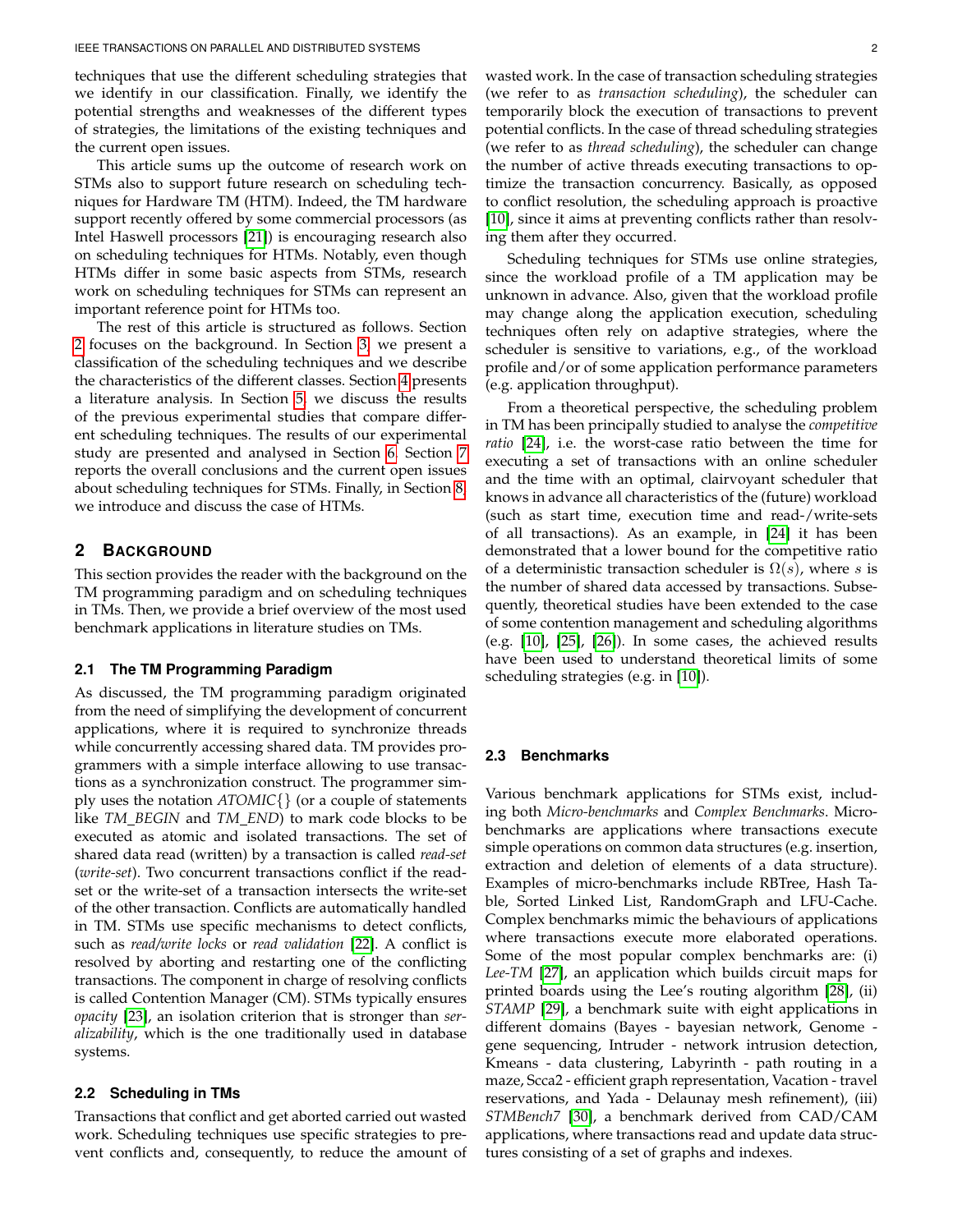# <span id="page-2-0"></span>**3 CLASSIFICATION AND FEATURES OF SCHEDUL-ING TECHNIQUES**

We classify scheduling techniques on basis of the adopted type of scheduling strategy. A classification scheme is shown in Figure [1.](#page-3-1) In the following, we describe the peculiarities of the different types of techniques of our classification.

*Heuristic-based Techniques*. These techniques use heuristic strategies, i.e. strategies based on methods (also said *heuristics)* that aim at "guessing" the "right" decisions. Thus, they do not guarantee to converge to the optimal solution. However, given the number and the complexity of factors involved in the scheduling problem, heuristic methods often represent a practical and low-overhead solution. Heuristic-based techniques can be distinguished as follows:

- *Feedback-driven techniques* are based on *feedback-driven* strategies and implement the typical *closed-loop* scheme used for controlling the state or the output of a dynamic system [\[31\]](#page-17-9). A target performance parameter of the application (e.g. transaction throughput [\[7\]](#page-16-6) or transaction commit ratio [\[6\]](#page-16-5)) is routed back as input to the scheduler and is used for deciding the action to be performed. As an example, in the thread scheduling technique proposed in [\[7\]](#page-16-6), the scheduler monitors the throughput of the application and uses a strategy inspired by the hill climbing search [\[32\]](#page-17-10). Specifically, it continuously increments or decrements the number of active threads in order to find the configuration ensuring the highest throughput.
- *Prediction-driven techniques* use *predictive* strategies for increasing the probability of making the right decision. As an example, in [\[10\]](#page-16-9) the scheduler makes decisions on the basis of the predicted read-/writesets of transactions that are going to run. It relies on the assumption of *temporal locality* of transaction data access patterns, i.e. there is a high probability that data sets that will be accessed by new transactions reflect data sets accessed by recently executed transactions.
- *Reactive techniques* adopt *reactive* strategies, where the scheduler comes in action after that a transaction has been aborted to avoid *repeated* conflicts. For example, if a transaction  $a$  gets aborted due to a conflict with a transaction  $b$ , the scheduler delays the re-start of  $a$  until  $b$  completes. These types of strategies rely on the assumption that data accessed by an aborted transaction are likely the same that will be accessed during the subsequent transaction re-execution. In such a case, restarted transactions may likely conflict with the same (still running) transactions with which they have conflicted in the past. An example of reactive technique is presented in [\[13\]](#page-16-12), where the scheduler changes the execution order of conflicting transactions to serialize them after a conflict.
- *Mixed heuristic-based techniques* use *mixed* strategies for taking advantage of different heuristics in front of different transaction profiles. For example, the scheduler proposed in [\[19\]](#page-16-18) uses a lightweight feedbackdriven technique when the average length of transactions is below a given threshold. If the length over-

comes the threshold, it switches to a more complex heuristic, which is based on the estimation of the conflict probability between subsets of transactions.

*Model-based Techniques*. These techniques use strategies based on performance models of the applications. These models allow to calculate performance indicators of an application (e.g. transaction throughput) depending on: (i) a set of workload features (such as the transaction profiles), and (ii) one or more parameters controlled by the scheduler. An example of such a scheduling parameter is the maximum number of transactions [\[18\]](#page-16-17) or threads [\[15\]](#page-16-14) admitted to concurrently run. At run-time, the scheduler uses the performance model for *what-if* analysis purposes, i.e. to estimate, based on the current workload profile, how the performance of the application would change as a function of the controlled parameter(s). This allows the scheduler to find out the parameter configuration which is expected to provide the best performance. Model-based techniques can be distinguished on the basis of the nature of the performance models, i.e:

- *Machine Learning-based techniques* use performance models build on Machine Learning (ML) methods [\[33\]](#page-17-11). A *learning* algorithm takes as input a dataset which (partially) represents existing relations between the workload profile (input of the model) and the target performance parameters (outputs of the model). Then, the algorithm generates an instance of a ML model allowing to calculate these parameters as a function of inputs.
- *Analytical Model-based techniques* rely on performance models built via mathematical equations (e.g. [\[34\]](#page-17-12)), which are solved at run-time to calculate the target performance parameters.
- *Mixed Model-based techniques* use models built via different modelling approaches. An example is the technique presented in [\[35\]](#page-17-13), which uses both an analytical or a ML-based performance model.

Besides the scheduling strategy, there are other features it is worth considering when analysing scheduling techniques for STMs, such as the *input features* and the *tuning features*.

*Input features*. Scheduling techniques may use input features to monitor at run-time the state of the system, allowing to implement adaptive strategies. Typically, these features include performance parameters of the application (e.g. transaction commit rate, transaction execution time, wasted processing time due to aborted transactions) and/or specific information related to the workload profile (e.g. read- and write-set of transactions).

*Tuning features*. Scheduling techniques may offer tuning features, allowing the user to tune some parameters which affect scheduling decisions. As an example, in some techniques ( [\[4\]](#page-16-3), [\[10\]](#page-16-9)) the user can set a reference threshold for the transaction conflict ratio, based on which the scheduler decides whether activating the scheduling policy or not. Other techniques (e.g., [\[5\]](#page-16-4)) require the user to set the length of a sample interval for timing the gathering of runtime statistics. Tuning features can be used by the user to optimize the behaviour of the scheduler in front of different workload profiles.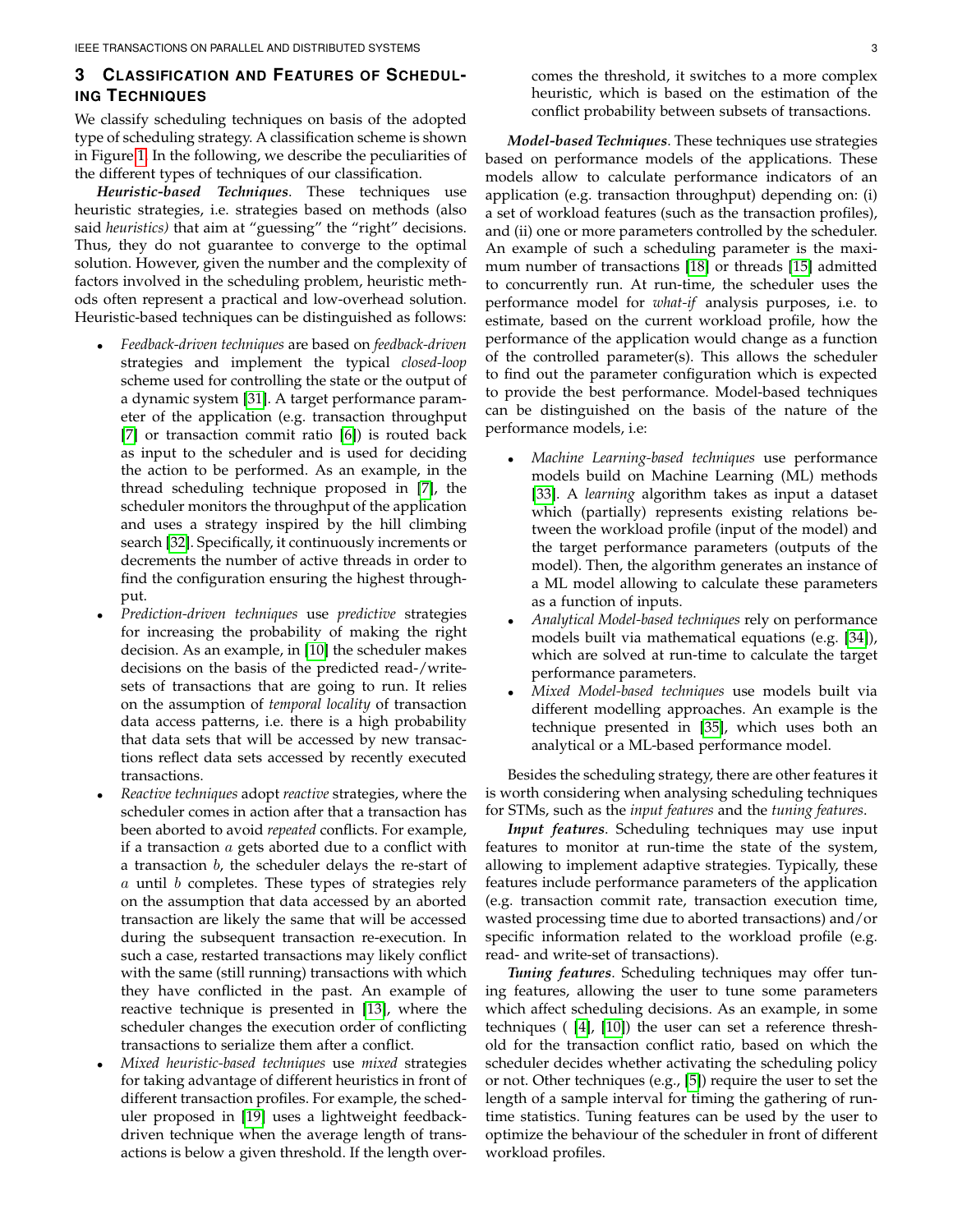

<span id="page-3-1"></span>Fig. 1. Classification of Scheduling Techniques.

# <span id="page-3-0"></span>**4 OVERVIEW AND ANALYSIS OF SCHEDULING TECHNIQUES**

In this section, we present and discuss the scheduling techniques proposed in literature. We follow the classification scheme we introduced in Section [3.](#page-2-0) For each technique, we also present the results of the experimental studies that compare the performance of the scheduler with the *baseline*. The latter refers to the base STM implementation devoid of scheduling support, where the scheduler has been integrated for experimental purposes. Experimental studies that compare different techniques are discussed in Section [5.](#page-10-0) Relevant details about all scheduling techniques that we mention are summarized at the end of this section in Table [1.](#page-11-1)

#### <span id="page-3-2"></span>**4.1 Feedback-driven Techniques**

*ATS*. *Adaptive Transactional Scheduling* (ATS) [\[4\]](#page-16-3), [\[36\]](#page-17-14) is the first transaction scheduling technique for STMs. ATS uses the *Contention Intensity* (CI) as a feedback parameter. CI is calculated individually for each thread using a dynamic average. Specifically, upon the thread commits or aborts a transaction, it is calculated as:  $CI = \alpha \cdot CI_{prev} + (1-\alpha) \cdot CC$ , where  $CI_{prev}$  is the previous value of CI, and  $CC$  is set equal to 0 (1) if the transaction commits (aborts).  $\alpha$  has a value between 0 and 1, and affects the weight of the past transaction execution history of the thread. When CI is above a given *CI threshold*, the scheduler serializes transactions executed by the thread with respect to transactions executed by other threads. Transactions to be serialized are inserted in a global shared queue.

*Experimental study*. ATS was implemented in RSTM [\[37\]](#page-17-15), a C++ TM library supporting transactions on shared objects. Experiments were conducted on a 2-core and a 8-core machine, using five micro-benchmarks: RBTree, HashTable, LinkedList, RandomGraph and LFU-Cache. Each application was run with up to 32 thread. CI threshold was set equal to 0.5. With the 2-core machine,  $\alpha$  was set equal to 0.3, while, with the 8-core machine, equal to 0.5. These values are the ones that provided the best average performance. Average results, calculated over all runs of all applications, show that with the 2-core machine ATS provides a speedup between 1.3 and 1.5 while changing the number of concurrent threads. With the 8-core machine, the speed-up is between 1.1 and 1.4. However, ATS does not provide benefits for all applications. In the case of LinkedList, the performance is penalized. Additionally, overall results show

that performance improves only when using more threads than the number of available cores.

*Ansari et al. 2008* and *PoCC*. The first thread scheduling technique was proposed by Ansari et al. [\[5\]](#page-16-4). This technique aims at controlling the *Transaction Commit Ratio* (TCR), i.e. the fraction of committed transactions over the total number of executed transaction runs. The scheduler changes the number of active threads in order to keep TCR within a *target range*. A parameter named *sample interval* (SI) establishes the length of a single step of the control loop executed by the scheduler. For each step, the scheduler calculates TCR, then decrements (increments) the number of active threads if TCR is above the upper (below the lower) threshold of the target range. The authors investigate four different policies. The first policy (called *SimpleAdjust)* activates or deactivates one thread per step and keeps SI fixed. The second policy (*ExponentialInterval)* extends the first one by halving the SI if TCR is out of the target range, otherwise SI is doubled. The third policy (*ExponentialAdjust)* changes the number of active threads proportionally to the difference percentage between the TCR and the target threshold when TCR is out of the target range. The last policy (*ExponentialCombined)* combines ExponentialInterval and ExponentialAdjust.

In [\[6\]](#page-16-5), Ansari et al. proposed another policy, P-only Concurrency Control (PoCC), with the aim of improving responsiveness and robustness of the scheduler in front of TCR variations. PoCC uses a target value (*setPoint*) for TCR, rather than a range. Further, the number of threads to be activated/deactivated for each step changes proportionally to the current number of active threads.

*Experimental study*. The proposed scheduler was implemented in DSTM2 [\[3\]](#page-16-2), a JAVA based STM which offers various contention management algorithms. The experimental study with the four original policies was conducted using Lee-TM. It was run on a 4 x dual-core machine, using 30% and 60% as range thresholds and 20 seconds as initial value of SI. Runs were executed with 1, 2, 4 and 8 threads. Results show, on average, a speed-up between 1.14 (with ExponentialInterval) and 1.18 (with ExponentialAdjust), a 0.76 speed-up as a worst case and 2.47 as a best case. PoCC has been evaluated also with Genome, Kmeans, Vacations and StepChange are. In this case, *setPoint* was set equal to 70%, and SI = 1s. Results show that, for all execution scenarios, PoCC provides a speed-up similar to the best policy among the ones proposed in the previous study. With respect to the best case when running the application with a static number of threads, PoCC shows a slowdown equal to 5%. However,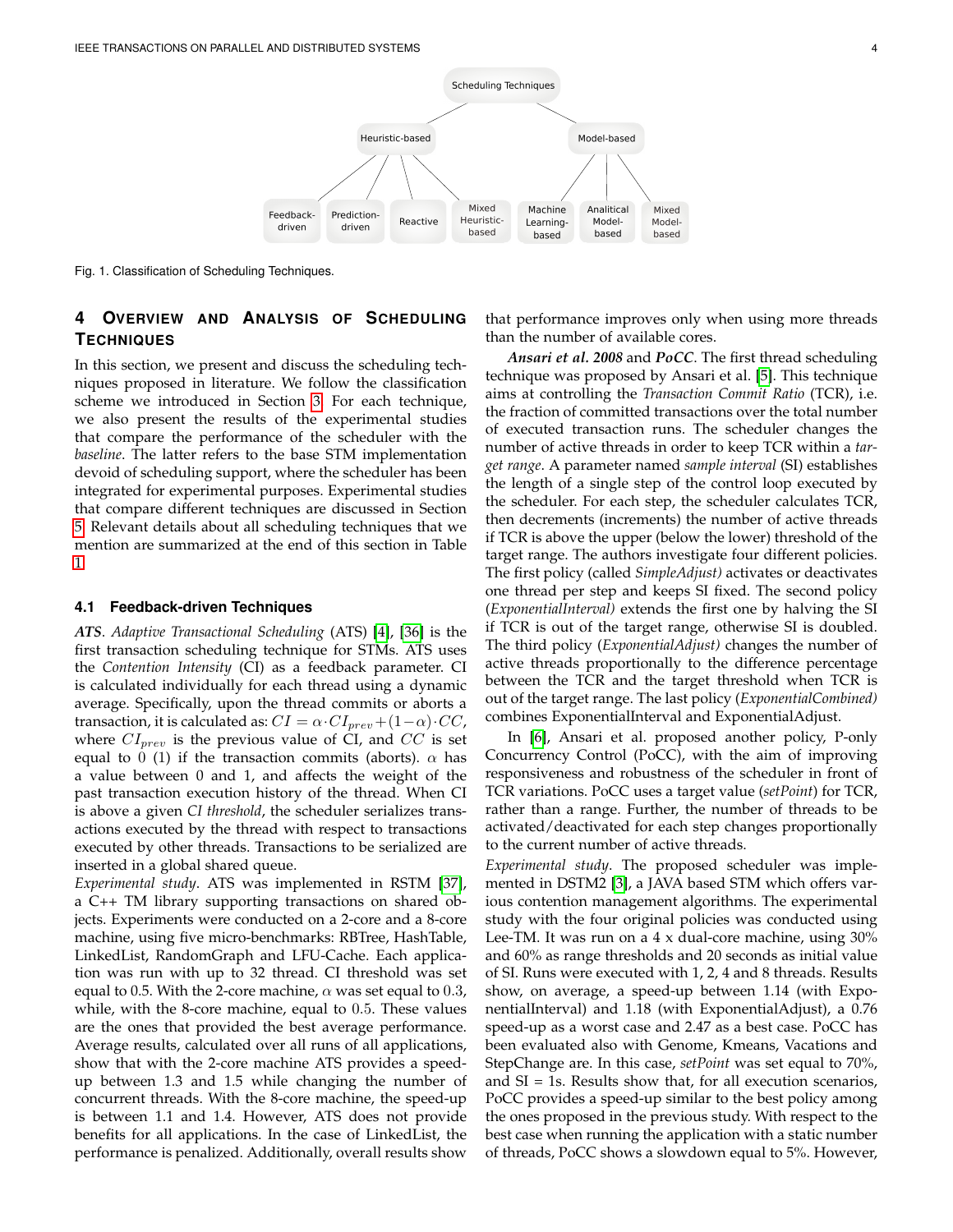results show that the main advantage of PoCC is the ability to reduce variance of the application execution time over multiple runs of the application (variance is reduced up to 31% with respect to the best case with the other policies). Further, PoCC reduces the average resource usage (by 24%) and the wasted work (by 16%) over the next best policy, i.e. ExponentialCombined.

*Chan et Al. 2011*. The work presented in [\[7\]](#page-16-6) proposes a technique that controls the maximum number of transactions, say  $m$ , allowed to concurrently run. When a thread is going to run a new transaction, it stalls if there are  $m$ running transactions. The authors present two alternative policies to tune m. *Throttle* policy uses the transaction commit ratio. At the end of each sample interval, it decrements m if the ratio drops below a specific *threshold*. Conversely,  $m$  is decremented when the ratio overcomes the threshold and at least one thread has stalled during the previous sample interval. *Probe* policy uses the transaction commit rate (transaction throughput) and the hill climbing search that we already mentioned in Section [3.](#page-2-0) Specifically, by continuously incrementing and decrementing  $m$  it tries to discover the value for which the throughput curve has a peak.

*Experimental study*. The scheduler was implemented in TinySTM. Experiments were conducted on top of a machine with 2 x quad-core processors with hyper-threading, using STAMP benchmark suite. By experimental results, there is no significant performance improvement with respect to the baseline when the number of threads is less or equal to the number of physical cores, i.e. 8., except for one application (Bayes). Really, for some applications the throughput is penalized. On the other hand, with more threads than physical cores (where generally the throughput curve drops down due to contention on physical resources) the scheduler reduces the performance loss. Average results over all scenarios demonstrate that Probe performs better than Throttle, providing a performance improvement of 12.4% vs. 11.1%.

*Weighted Adaptive Concurrency Control*. More recently, Ansari presented another TCR-based technique, *Weighted Adaptive Concurrency Control* [\[8\]](#page-16-7), a technique that selects *which* thread have to be activated or deactivated depending on the their own TCR. Particularly, he introduced the notion of *expected TCR*, i.e. the global TCR that would be achieved when only threads of a given subset are active. The author investigates four policies to find the subset with the expected TCR as much as close to *setPoint*: 1) *WBEST*: this policy sorts threads by individual TCR, then incrementally selects threads to be deactivated (activated) starting from the one with the lowest (higher) TCR, until the expected TCR starts diverging from *setPoint*. 2) *WFIT*: is similar to WBEST, except that it does not stop when the expected TCR starts diverging, but also checks if by activating/deactivating some other threads the expected TCR is closer to *setPoint*. 3) *WOPTIMAL*: calculates the expected TCR that for all permutations of inactive (active) threads, then actives (deactivates) the set of thread for which the TCR is closest to *setPoint*. 4) *WCOMPLETE*: is similar to WOPTIMAL, except that it explores all possible permutations of all threads (both active and inactive).

*Experimental study*. The scheduler was implemented in DSTM2. In addition to benchmark applications used in the study on PoCC, two synthetic benchmarks, RBTree and SkipList were used. The experimental study was executed on top of a  $2 \times 8$ -core machine and varying the number of initial threads between 2 and 16. By results, the proposed techniques improved speed-up over 10% in the most of the experimental scenarios, and in some cases up to 30%. No one of the alternative policies performs definitively better than others.

*F2C2-STM*. The study in [\[9\]](#page-16-8) describes Flux-Based Feedback-Driven Concurrency Control for STMs (F2C2- STM), that uses a control algorithm similar to the one based on the hill climbing search proposed by Chan et Al. 2011 [\[7\]](#page-16-6). However, F2C2-STM controls the number of active threads rather then the number of transactions allowed to concurrently run. Also, F2C2-STM introduces an initial phase (inspired to slow-start phase of TCP congestion control), where the application starts with 2 active threads, that are exponentially incremented until the measured throughput starts decreasing. Then, the number of active threads is always incremented or decremented by 1.

*Experimental study*. F2C2-STM was implemented on TinySTM. It was evaluated with STAMP on a 4 x 8-cores machine. With the experimental setting used in this study, Labyrinth, Genome and Ssca2 showed to be fully scalable (i.e. the speed-up increases up to 32 concurrent threads). With these applications, the performance with F2C2-STM is on average slightly penalized. Intruder, Yada, Kmeans and Vacation showed limited scalability (i.e. the speed-up starts decreasing with less then 32 concurrent threads). In this case, F2C2-STM clearly performs better, avoiding performance loss due to high concurrency while incrementing the number of concurrent threads. In these scenarios, F2C2-STM improved performance with respect to the best static configuration of the baseline by up to 10%.

**Discussion** As evidenced by our presentation, the proposed feedback-driven techniques use quite simple strategies, where decisions depend on a single input feature (the feedback parameter) and/or some (tunable) thresholds. Some of them differ only in a few details (e.g. Chan et Al. 2011 vs F2C2-STM). Nevertheless, we note that the simplicity is an advantage of these techniques, since this reduces the intrusiveness of the scheduler (e.g., few scheduler metadata are required) and allows to keep the run-time overhead low. This is favourable especially with low contention. Indeed, in such a case, a scheduler can do little to improve the performance. Rather, it should not cause slowdown due to its overhead.

One point to note is that in the case of techniques that use tunable thresholds (e.g. ATS and POCC) the effectiveness of the scheduler may depend on the goodness of the selected thresholds' values, which in turn depends on the workload profile of the application. As an example, a given TCR target range may be suitable for some workload profiles, while it may be sub-optimal in other cases. Accordingly, with these techniques, the user should to be able to select the proper configuration.

Some feedback-driven techniques rely on explorationbased approaches, such as the hill climbing search in F2C2- STM and the *Probe* policy in Chan et Al. 2011. One disadvantage of these approaches is that the scheduler has to execute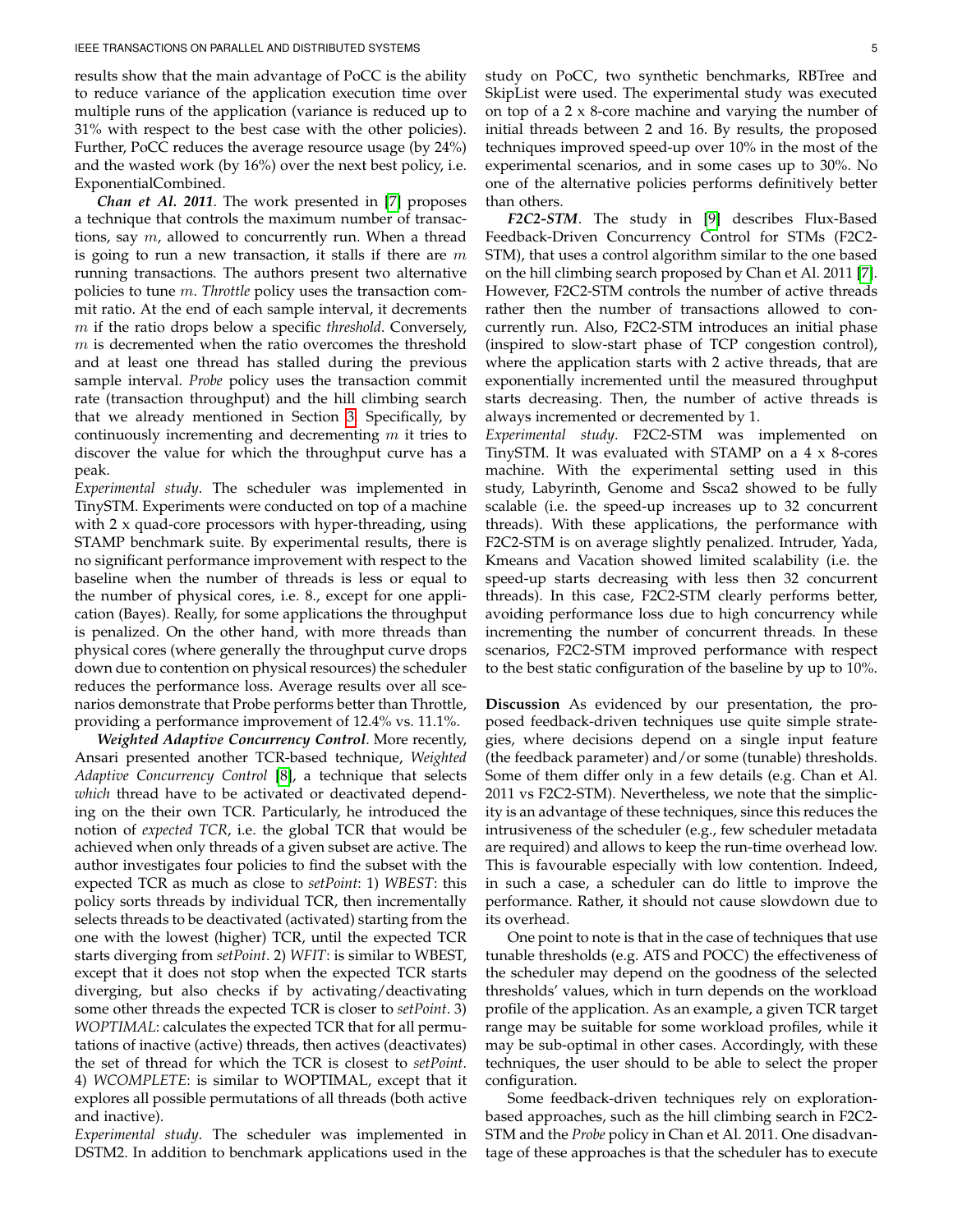continuous exploration steps. Exploration is still required even after that the peak throughput has been found, since the workload profile may change along the application execution (e.g., see experimental data presented in [\[9\]](#page-16-8)). The results is that the scheduler may keep a sub-optimal setting for a non-minimal time of the application execution due to the exploration. This disadvantage could be partially counteracted by dynamically regulating the duration of the exploration step after the peak throughput is found. In any case, this problem has not been addressed in any of the above-mentioned studies.

#### **4.2 Prediction-Driven Techniques**

*Shrink*. Shrink [\[10\]](#page-16-9) uses a heuristic strategy, supported by a prediction scheme based on the *temporal locality* assumption (that we already mentioned in Section [3\)](#page-2-0). The read-set of a transaction which is going to be executed by a thread is predicted on the basis of data read by the last  $n$  executed transactions by the same thread, where  $n$  represents the *locality window*. Specifically, if a data item has been read by the previous *i-th* transaction executed by the thread, a parameter named *confidence* is incremented by a constant  $c_i$ (*confidence constant*). When *confidence* overcomes a threshold (*confidence threshold*), the data item is added to the predicted read-set. Write-set is predicted only for re-starting transactions, and it is assumed to include data belonging to writeset of the last aborted run of the transaction. Upon (re- )starting, transactions are serialized if the predicted data sets show that a potential conflict may occur with some concurrent transaction. To reduce the scheduler overhead with low contention, Shrink comes in actions for a thread only when its transaction success ratio is below a threshold (*success threshold*). Further, Shrink takes advantage of a heuristic called *serialization affinity*, according to which the probability of serializing a transaction should be proportional to the amount of contention. Thus, it activates the scheduling policy with a probability proportional to the number of transactions waiting to be serially executed.

*Experimental study*. Shrink was integrated in TinySTM and SwissTM [\[38\]](#page-17-16) and was evaluated using STAMP, STMBench7 and RBTree on a 4 x dual-core machine, running applications with up to 24 concurrent threads. The following setting was used:  $n = 4$ ,  $c_1 = 3$ ,  $c_2 = 2$ ,  $c_3 = 1$ , *confidence threshold = 3* and *success threshold = 0.5*. The temporal locality assumption was validated through a set of experiments executed with STAMP and STMBench7. Results show an average prediction accuracy of 70% for STAMP applications. For STMBench7, read-set prediction accuracy varies between 30% (for write dominated workloads) and 80% (for read dominated ones), and it is around 70% for writeset. As regards performance, results show that, generally, applications do not take advantage of Shrink when running with a number of threads less or equal to the number of cores. On the other hand, with more threads, Shrink preforms better. In the case of SwissTM with STMBench7 and RBTree, it improves performance in some scenarios. For TinySTM with STMBench7 and STAMP, Shrinks partially prevents the performance loss of the baseline, that rapidly drops down while incrementing the number of threads. In a few cases, Shrink outperforms the peak performance of the

baseline. In the worst cases scenario for the baseline, where the throughput drops down close to zero, Shrink improves performance by up to 32 times.

*SCA*. Speculative Contention Avoidance (SCA) was proposed in [\[11\]](#page-16-10). The presented study defines *contention locality* the likelihood that an aborted transaction conflicts again during the subsequent run. SCA relies on a mechanism based on saturating counters, similarly to branch predictors used in pipelined microprocessor [\[39\]](#page-17-17). In SCA, the saturating counters are used to estimate the contention locality, thus for predicting whether a restarted transaction is likely to conflict again. Each thread has a saturating counter (SC) and a contention bit (CB). Two different prediction polices are proposed. With the first policy (*reset SC*), when a transaction aborts (commits), CB is set to 1 (0) and SC is incremented by one (is set to zero). With the second policy (*decrement SC*), SC is decremented by one when a transaction aborts. A transaction is serialized upon starting if CB is equal to 1 and SC is above a given threshold, that means that the transaction is predicted to conflict.

*Experimental study*. SCA was incorporated in TL2 [\[22\]](#page-17-0) and was evaluated with Bayes, Kmeans, Labyrinth, Ssca2 and Vacation. Experiments were executed only on top of a simulated server with 2 x 8-core, running up 64 concurrent threads. Six different configurations of SCA were used, varying SC from 0 to 2, with both *reset SC* and *decrement SC* policy. Threshold was set equal to 1. Results on prediction accuracy over all experiments show that it varies from 25% to 99%. As for performance results, only aggregate results are presented, thus they not allow to verify the effectiveness of the scheduler depending on the number of concurrent threads. They show that SCA reduces the application execution time with respect to the baseline from 37% (for Bayes) to 82% (for Kmeans). *Decrement SC* policy generally performs better than *reset SC*. However, the presents results

*Heber et Al*. In [\[40\]](#page-17-18), the authors investigate how serialization influences performance of CMs in STMs. The presented study analyses various optimization mechanisms to reduce the phenomenon of *mode oscillation*, which may lead to performance degradation due to continuous activations a deactivations of transaction serialization. Also, the study introduces a scheduling technique that serializes the execution of a transaction after that it has been aborted  $k$  consecutive times. Essentially, the rationale behind this technique is that if a transaction is observed to conflict  $k$  consecutive times then the probability to conflict again is predicted to be high. Accordingly, it could be more convenient to execute the transaction in isolation.

*Experimental study*. Since the study focuses on differentiated aspects that can affect the performance of STMs, only a few experimental data related to the proposed scheduling technique are shown. The scheduler was implemented in RSTM and was evaluated with CBench [\[40\]](#page-17-18), RandomGraph and Swarm [\[41\]](#page-17-19), running up to 32 concurrent threads on a 8 x 4-core machine. Only results for the cases of  $k = 1$  and  $k = 100$  are presented. In both cases, the proposed scheduler performs better than the baseline with all benchmarks. Further, results show that, on average, the scheduler achieves better results with  $k = 1$  rather than with  $k = 100$ .

**Discussion** Basically, prediction-driven techniques try to exploit the knowledge gained by observing data access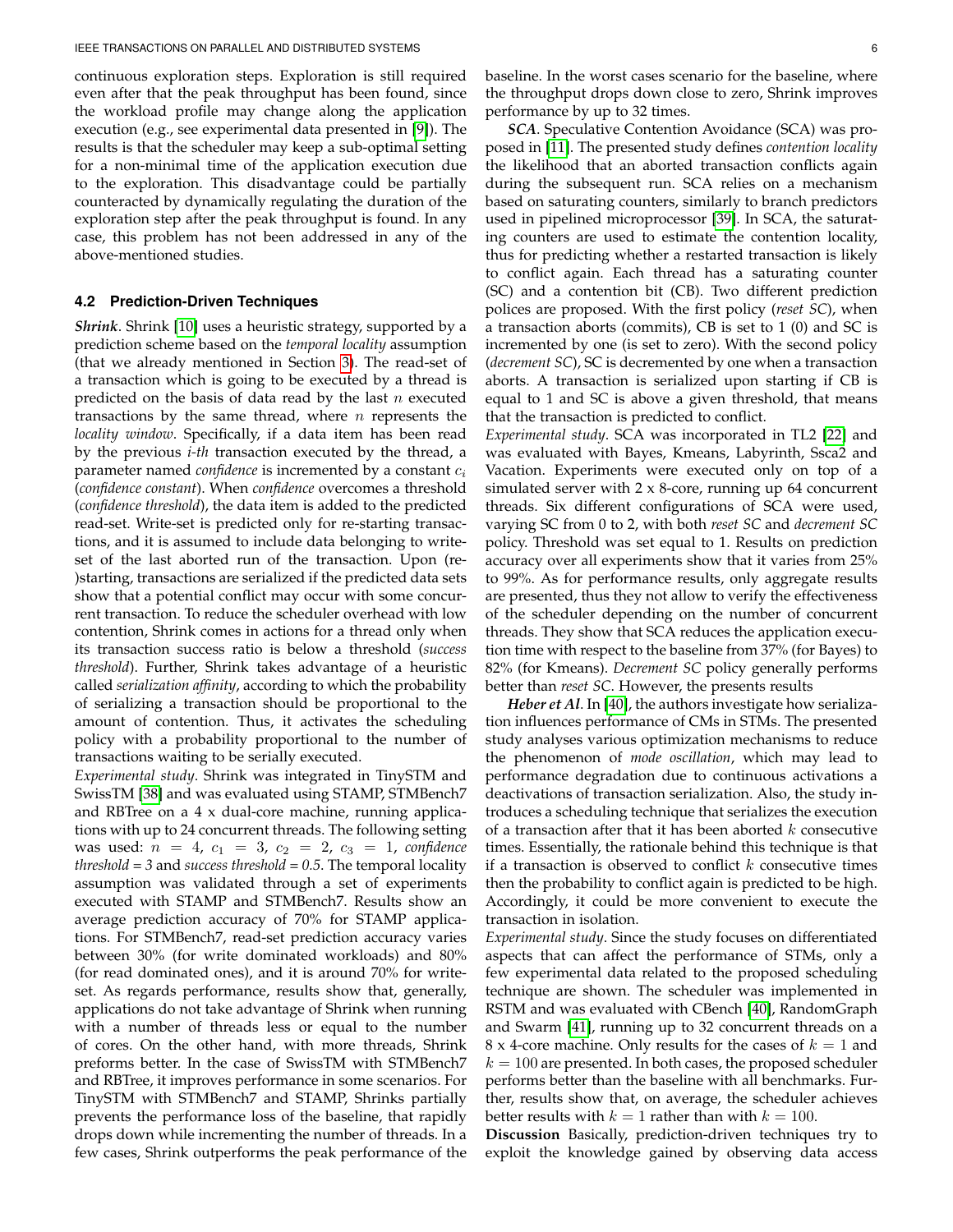patterns or conflict patterns of transactions. They use more complex strategies with respect to feedback-driven techniques. Anyway, the assumptions behind the proposed prediction-driven techniques are based on empirical observations, and these may not be valid to the same extent for any application. Indeed, the experimental results with both Shrink and SCA show that the prediction accuracy significantly changes across different applications. One factor that can negatively affect the prediction accuracy of strategies based on the observation of the recent transaction data access patterns is the frequency of write operations. In fact, write operations often modify data structures traversed by transactions. This may lead to variations of the access patterns of transactions which access the modified data structures right after. This phenomenon is also evidenced in [\[10\]](#page-16-9). In conclusion, the proposed prediction-driven techniques work well in the case of applications with readdominated workloads and/or with workload profiles that change relatively slowly over time. Finally, we note that also all the proposed prediction-driven techniques use tunable parameters that affect the decision of the scheduler, and that have to be configured by the user (e.g. Shrink uses six different parameters).

# **4.3 Reactive Techniques**

*CAR-STM*. CAR-STM [\[12\]](#page-16-11) is a transaction scheduling technique that offers two policies. The first one, called *Basic Serializing Contention Management* (BSCM), aims at reducing the probability that two previously conflicted transactions conflict again. The second one, called *Permanent Serializing Contention Management* (PSCM), ensures that two conflicting transactions never conflict again. With PSCM, if a transaction  $a$  conflicts with a transaction  $b$ , and  $a$  has started after  $b$ ,  $a$  gets aborted. Then  $a$  gets placed in a queue of transactions that will be executed by the same thread that was executing  $b$ . This reduces the probability that  $a$  conflicts again with  $b$ . We note that a conflict between  $a$  and  $b$  is still possible. Indeed, if  $b$  conflicts with a third transaction, then  $b$  will be placed in a queue of transaction that will be executed by another thread, hence it may conflict again with a. To prevent such a situation, the second policy, PSCM, marks a as a *subordinate transaction* of b. In this case, if  $b$  is placed to another queue after a conflict with a third transaction, also all b's subordinate transactions are moved to the same queue. CAR-STM also provides the option to schedule transactions in a proactive way (i.e. without waiting for the first conflict) by allowing the application to provide the scheduler with information about conflict probability between transaction pairs. However, this shifts to programmers the burden of developing applications aware of transaction access patterns, thus its not a real advantage offered by the scheduling technique itself.

*Experimental study*. CAR-STM was incorporated in RSTM and was evaluated with STMBench7 on a 4 x 8-core machine, running up to 32 concurrent threads. Experimental results are presented only for 2 execution scenarios of STMBench7 (read/write workload and write-dominated workload). With these workload configurations, the baseline shows poor scalability. CAR-STM shows, with both policies, better performance than the baseline. BSCM policy performs

better. On average, it provides 4x throughput improvement. CAR-STM also improves the system stability by reducing standard deviation of both throughput and application execution time.

*Steal-on-Abort*. The idea of moving aborted transactions to the queues of transactions to be processed by other threads is also used in *Steal-on-Abort* [\[13\]](#page-16-12). This technique uses two queues for each thread. The first one maintains the new transactions to be processed by the thread. The second queue is called *steal* queue. When a transaction a, processed by a thread  $T$ , gets aborted due to a conflict with a transaction b processed by a thread  $T'$ ,  $T'$  "steals" transaction  $a$  from  $T$  and puts  $a$  in its own steal queue. After  $T'$  completes the execution of  $b$ , transactions in the steal queue of  $T'$  are moved to its own main queue. Stealon-Abort offers two strategies to move these transactions. With *Steal-Tail* strategy, transactions are inserted at the tail of the main queue. With *Steal-Head* strategy, they are inserted at the head.

*Experimental study*. Steal-on-Abort was implemented in DSTM2. It was evaluated with LinkedList, RBTree and Vacation, running up to 8 concurrent threads on top of a 4 x dual-core machine. Experiments were executed for both strategies and with tree CMs, i.e. Aggressive, Polka and Priority. By results across all experiments, Aggressive takes advantage of steal-on-abort more than the other CMs, showing a performance improvement from a minimum of 16x. With polka, performance improvement is lower. With Priority, there are no benefits with any policy, and the performance is penalized in some cases.

*RelSTM*. RelSTM [\[14\]](#page-16-13) is a transaction scheduling technique which uses the *second-hop conflict* relation. Namely, if a transaction  $b$  conflicts with a transaction  $a$ , and another transaction c conflicts with b, then c becomes a *second-hop transaction* of a. Each transaction is marked with a unique Id. Upon a conflict, a transaction stores the Id of the opponent transaction and all Ids of transactions the opponent conflicted with (second-hop transactions). After an abort, a transaction is serialized if the previous conflicting transaction is still running, otherwise it stalls while the percentage of second-hop transactions which are still running is over a given threshold.

*Experimental study*. RelSTM was implemented in TinySTM, and was evaluated with all applications of STAMP running with up to  $64$  concurrent threads on a  $4 \times 16$ -core machine. The percentage threshold of second-hop transactions was set equal to 30%. Results achieved by running up to 4 threads show that RelSTM improves performance with respect to the baseline up to 1.42 for Bayes, and up to 1.7 for Kmeans. For Intruder, Labyrinth, Yada and Scca2, on average, the performance is penalized. For the other applications, the performance is quite similar to the baseline. The improvement is more evident in scenarios with a high number of threads, particularly for 32 and 64 threads, where all applications, except Labyrinth, Scca2 and Kmeans, show reduced execution time with respect to the baseline. For Labyrinth, performance improves only in some scenarios, while Scca2 and Kmeans show performance loss in all scenarios.

**Discussion**. The peculiarity of reactive techniques is that they act in response to conflict events, and provide the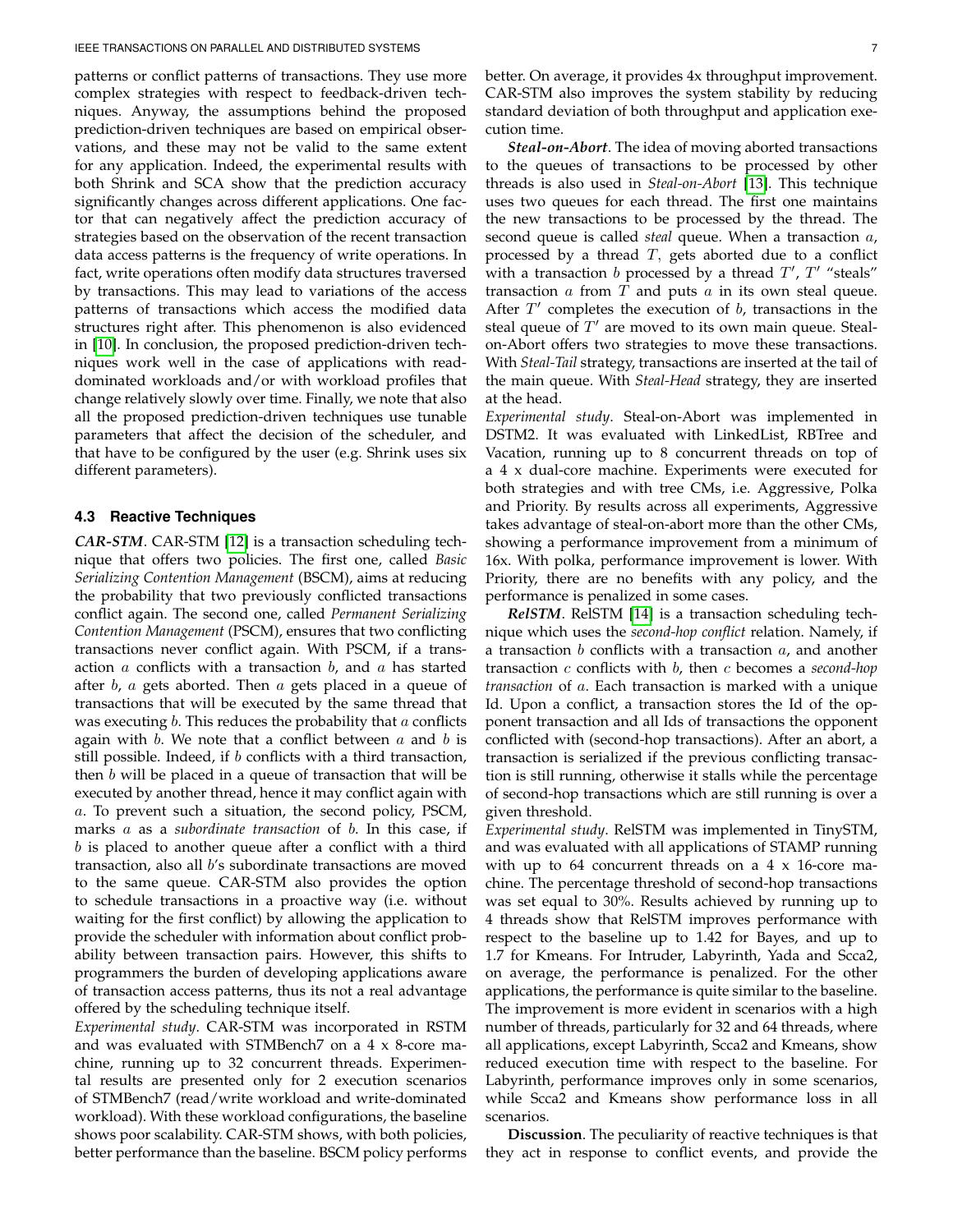advantage of reducing the number of repeated conflicts. On the other hand, the approaches adopted by these techniques in some cases are too pessimistic. For example, assume that a transaction  $a$  is aborted due to a conflict with another transaction entered in the commit phase, or due to a read operation accessing data modified by a concurrent transaction that has already committed. In these cases, if  $a$  is immediately restarted, the probability that the other transaction is still running is low or null. Accordingly, it would be more convenient to quickly restart transaction a along the same thread rather than to pay the processing cost of moving  $a$  to the queue of another thread. Further, we note that if an aborted transaction is immediately restarted along the same thread, the transaction likely will be executed by the same CPU-core (unless the thread is de-scheduled by the operating system and/or moved to another CPUcore). Thus, the transaction could take advantage of very reduced latency to access data that were accessed along its previous run and are still (valid) in the CPU-core private level cache. Conversely, if the transaction is re-executed by another CPU-core, these data likely will be not found in the cache. This kind of phenomenon was studied also in the context of database transactions [\[42\]](#page-17-20). Therefore, since the difference of latency to access data in private level cache vs. other memory levels is of one or two orders of magnitude, moving the transaction to another thread could penalize the performance in some cases. Definitely, the approaches used by the proposed reactive techniques are generally more fruitful in the case of high contention, where transactions are subject to be aborted a number of times. In such a scenario, these techniques can counteract the performance loss by effectively reducing the transaction abort rate.

#### **4.4 Mixed Heuristic-Based Techniques**

*LUTS*. The technique presented in [\[19\]](#page-16-18), called Lightweight User-level Transaction Scheduler (LUTS), dynamically changes the scheduling strategy depending on the transaction length. LUTS uses a specific pool of threads in charge of processing transactions, whose size is equal to the number of available cores in the system. Transactions are grouped by Id. All transactions generated by the same application code block have the same Id. The strategy used by the scheduler depends on the average execution time of the last hundred committed transactions. If it is below a preconfigured time threshold *tc*, LUTS uses the same strategy of ATS based on contention intensity (CI). The difference is that LUTS keeps values of CI per transaction Id, rather than per thread. When the average duration of transactions is above the threshold, LUTS uses a more complex heuristic. It uses data structures for keeping information about conflict probabilites for each transaction Id as a function of the set of active transactions in the system. When a thread in the pool becomes available to process a new transaction, the scheduler reads Ids of all running transactions, and extracts from data structures information to select, among the ready-to-run transactions, the one with the lowest conflict probability. Upon a transaction aborts (commits), data structures are updated by decreasing (increasing) the conflict probability of that transaction Id by a given probability constant *pc*.

*Experimental study*. LUTS was integrated in TinySTM. It was evaluated with STAMP and STMBench7, running up to 128

concurrent threads on a 4 x 10-core machine. The used configuration is: CI threshold = 0.5,  $\alpha = 0.75$ ,  $pc = 0.1$ , *tc* = 100k cycles. Concerning results with STAMP, in underloaded scenarios (up to 32 threads) LUTS does not improve the performance with respect to the baseline, except with 16 and 32 threads with Genome and Intruder. With Scca2, the performance degrades. When running more the 32 threads, LUTS always performs better than the baseline, except with Scca2. This may be due to the profile of transactions in Scca2, given that they are very short and very similar, thus not allowing to benefit from strategy switching that never occurs. With STMBench7, the performance improvement is more evident. In effect, the transaction profiles of STMBench7 are very heterogeneous. LUTS achieves up to 10x speed-up. In the worst case, the performance is equal to the baseline.

*ProVIT*. ProVIT [\[20\]](#page-16-19) is another transaction scheduler that uses two different strategies for short and long transactions. However, differently from LUTS, ProVIT uses the two strategies at the same time. Transactions with a given Id are classified as short (long) transactions if the average red-set size is below (above) a predefined threshold (*VITthreshold)*. ProVIT regulates the number of short transactions with the same Id that can concurrently run on the basis of the wasted work  $(ww_{Id})$ . When a transaction with a given Id commits, the wasted work is updated using the formula:  $ww_{Id} = k \cdot ww_{Id,prev} + (1 - k) \cdot numRestarts,$  where  $ww_{Id,prev}$  is the previous value of  $ww_{Id}$ ,  $numRestarts$ is the number of times a transaction is aborted before to commit, and k is constant between 0 and 1. If  $ww_{Id}$  is below a given threshold (*RL-threshold*), only one transaction with that Id is allowed to run. Otherwise, the number of allowed transactions is increased proportionally to the square of the difference between  $ww_{Id}$  and *RL-threshold*. As regards long transactions, ProVIT uses a fine-grained strategy for preventing them from multiple aborts. ProVIT relies on the assumption that, when a transaction aborts, data read by the transaction represent a reliable prediction of the read-set of the subsequent transaction re-execution. Hence, if aborted, a long transaction becomes a *Very Important Transaction* (VIT) and makes public its predicted read-set to other transactions. A non-VIT transaction, upon committing, is allowed to proceed only when its write-set does not intersect the predicted read-set of any concurrent VIT transactions. When such an intersection occurs between two concurrent VIT transactions, the older one is allowed to commits as a first. *Experimental study*. ProVIT was integrated in FlashbackSTM [\[43\]](#page-17-21), a word-based multi-version STM implemented in Java. The experimental study was executed on top of a 4 x 12 core machine, using STMBench7 and six STAMP applications (Genome, Intruder, KMeans, Labyrinth, SSCA2, and Vacation) and running up to 48 concurrent threads. The following configuration was used:  $k = 0.1$ , *RL-threshold=4*, *VIT-threshold=350*. With STMBench7, in two out of three presented scenarios, ProVIT performs better than the baseline with more than 4-8 threads, and keeps the throughput close to (and in a few cases slightly higher than) the peak throughput achieved with the baseline. In all other cases, the performance is comparable to the baseline. With all STAMP applications, ProVIT generally overcomes the performance of the baseline with more than 8-12 threads, except for Labyrinth, for which the performance is similar.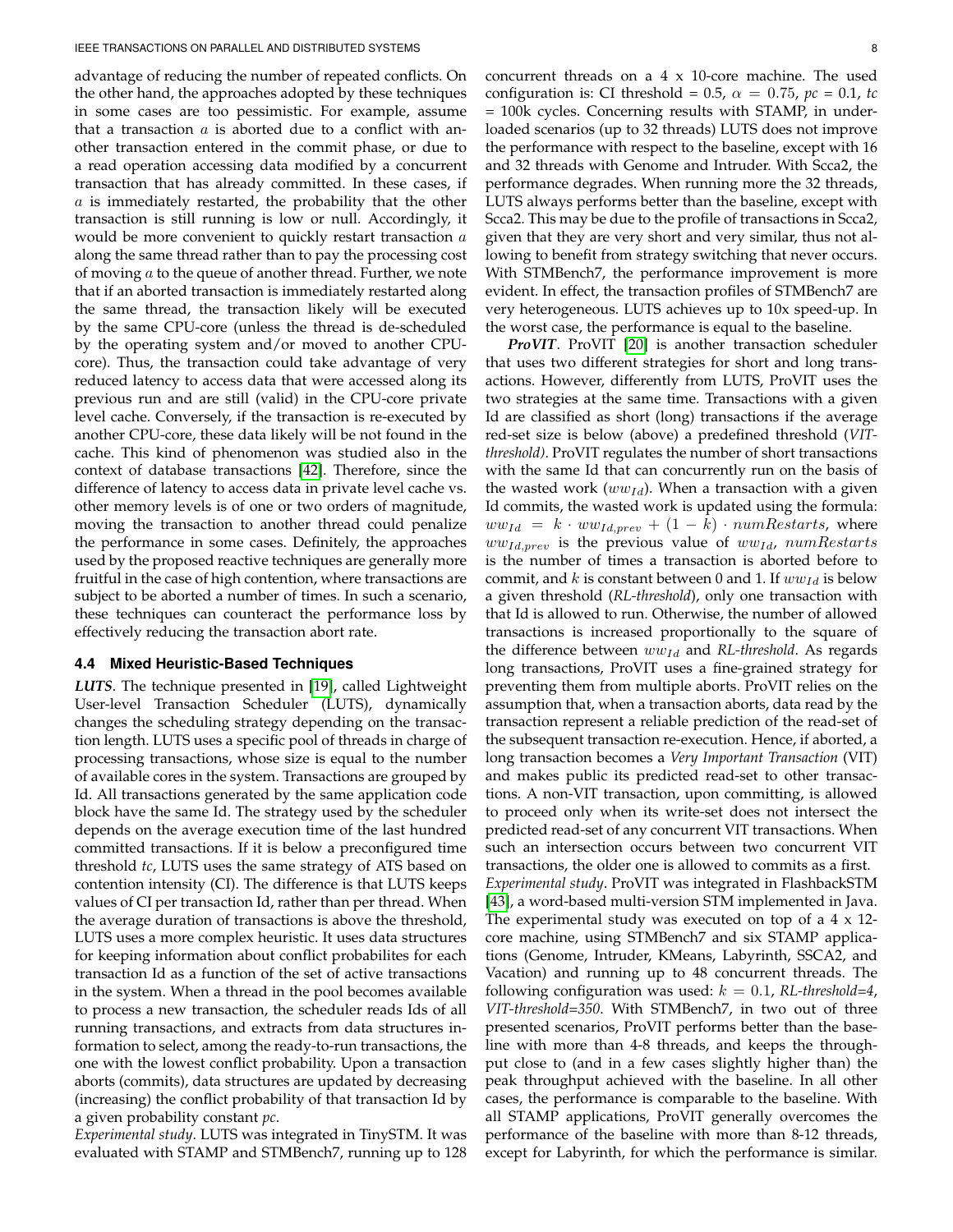The baseline performs better than ProVIT only for Scca2 up to 4 threads.

**Discussion**. Substantially, both the above-mentioned mixed techniques are based on the idea of exploiting a lightweight approach for short transactions, and a more complex one, albeit more expensive, for long transactions. Both techniques use a lightweight feedback-driven strategy in the first case, and a prediction-based strategy in the second case. The rationale is that with short transactions the overhead introduced by a complex strategy could be excessive. Rather, it could be more convenient to use a less accurate strategy, but less expensive. In general, the goal of mixed techniques is to take advantage of different strategies that fit different workload profiles. Hence, a key aspect is represented by the approach to decide at run-time when using one or another strategy. Indeed, an improper selection of the strategy may be counterproductive, leading even to drastic loss of performance. Both in LUTS and in Pro-VIT, the strategy is selected on the basis of preconfigured thresholds that are used to differentiate short and long transactions. Unfortunately, although the configuration of these thresholds plays a key role for these techniques, an effective approach to select the most suitable values has not been discussed in any of the two studies. The values used in the experiments of the two studies were selected by preventively trying different values, and the ones that produced the best results for the majority of the workloads have been chosen. Further, data about sensitivity analysis have not been presented. Ultimately, the effectiveness of these mixed techniques still depends on the ability of the user to properly configure the strategy selection mechanisms.

#### <span id="page-8-0"></span>**4.5 Machine Learning-based Techniques**

*SAC-STM*. Self-Adjusting Concurrency STM (SAC-STM) [\[15\]](#page-16-14) is a thread scheduling technique that uses Artificial Neural Network (ANN)-based performance models. An ANN is a Machine Learning (ML) model [\[33\]](#page-17-11) that can be instantiated via a *training process* and allows to approximate a function. The training process takes as input a data set composed of samples which (partially) represent relations between input and output of the function. SAC-STM uses an ANN for estimating the average *wasted time* of transactions (i.e. the average execution time of aborted runs of transactions) as a function of the application workload profile and the number of concurrent threads. Although the training process uses only a few samples to build the function, interpolation/extrapolation abilities of the ANN are expected to allow to calculate the function for whichever number of threads and workload profile. At run-time, the scheduler executes a continuous loop to regulate the number of active threads. For each step in the loop, it executes the following actions: 1) Collects workload samples over the last  $n$  executed transactions for calculating the average values of the input features of the ANN. 2) Uses the ANN for estimating the expected transaction wasted times in variation of k, for each  $k \leq M$ , where k is the ANN input feature representing the number of concurrent threads, and M is the maximum number of threads. 3) Calculates, based on the expected transaction wasted times, the expected application throughput in variation of  $k$ . 4) Keeps active

 $k'$  threads, where  $k'$  is the number of threads for which the throughput is estimated to be the highest one.

*Experimental study*. SAC-STM was integrated within TinySTM. Experiments were executed with Genome, Intruder, Kmeans on top of 2 x 8core machine, running up 16 concurrent threads. For the training process, 800 samples have been used, which were randomly selected along 64 runs of an application. Each sample includes averaged values over 2000 consecutive transactions. By results, in low contention scenarios (i.e between 2 and 4/6 threads where the throughput with the baseline grows while increasing the number of concurrent threads), the overhead introduced by the scheduling mechanisms sometimes penalizes performance of SAC-STM, with a slowdown between 0% and 22%. On the other hand, in high contention scenarios (where the performance with the baseline rapidly drops down while increasing the number of threads) SAC-STM keeps performance close to the best value achieved with the baseline, independently of the number of threads. Also, in a few cases, SAC-STM provides higher performance than the peak performance of the baseline.

*DSF-STM*. SAC-STM has been improved in [\[16\]](#page-16-15) with a technique, called *Dynamic Feature Selection* (DSF)-STM, that dynamically resizes the set of input features of the ANN. DSF-STM aims at reducing the overhead for run-time feature sampling, as well as the complexity of the function to be approximated by the ANN. The proposed technique discards an input feature if, along the application execution, its variance goes below a given threshold. Further, for each couple of features, DSF-STM discards one of them if their correlation exceeds a given threshold. In the context of ML, this approach is known as Correlation-based Feature Selection [\[44\]](#page-17-22). After having discarded some feature, DSF-STM changes the current ANN with another that has been previously trained for the specific reduced set of features. Discarded features are added again to the set if DSF-STM detects that the ANN prediction error (i.e. the difference between the real throughput and the throughput estimated via the ANN) overcomes another threshold. *Experimental study*. DSF-STM was evaluated in the same experimental setting of SAC-STM, using Intruder, Ssca2 and Vacation. Further, the authors used a modified version of Vacation, where the percentage of different transaction types dynamically changes over time. Results show that DSF-STM effectively reduces the scheduling overhead with respect to SAC-STM, providing performance improvement independently of the number of concurrent threads. The improvement varies between 15% and 45%, depending on the application.

**Discussion**. The key aspect of the model-based techniques, thus including ML-based techniques, is that the scheduler makes decisions on the basis of estimations provided by a performance model of the application. Compared to techniques in which decisions are made on the basis of (generic) heuristics, the advantage of the model-based techniques is that the model can embed more specific knowledge about the application/system. In fact, the prevailing factor influencing the effectiveness of a model-based technique is the reliability of the model. To improve the model estimation accuracy, the proposed ML-based techniques use a specific model instance for each application. With this approach, it is possible to instantiate reliable models for applications with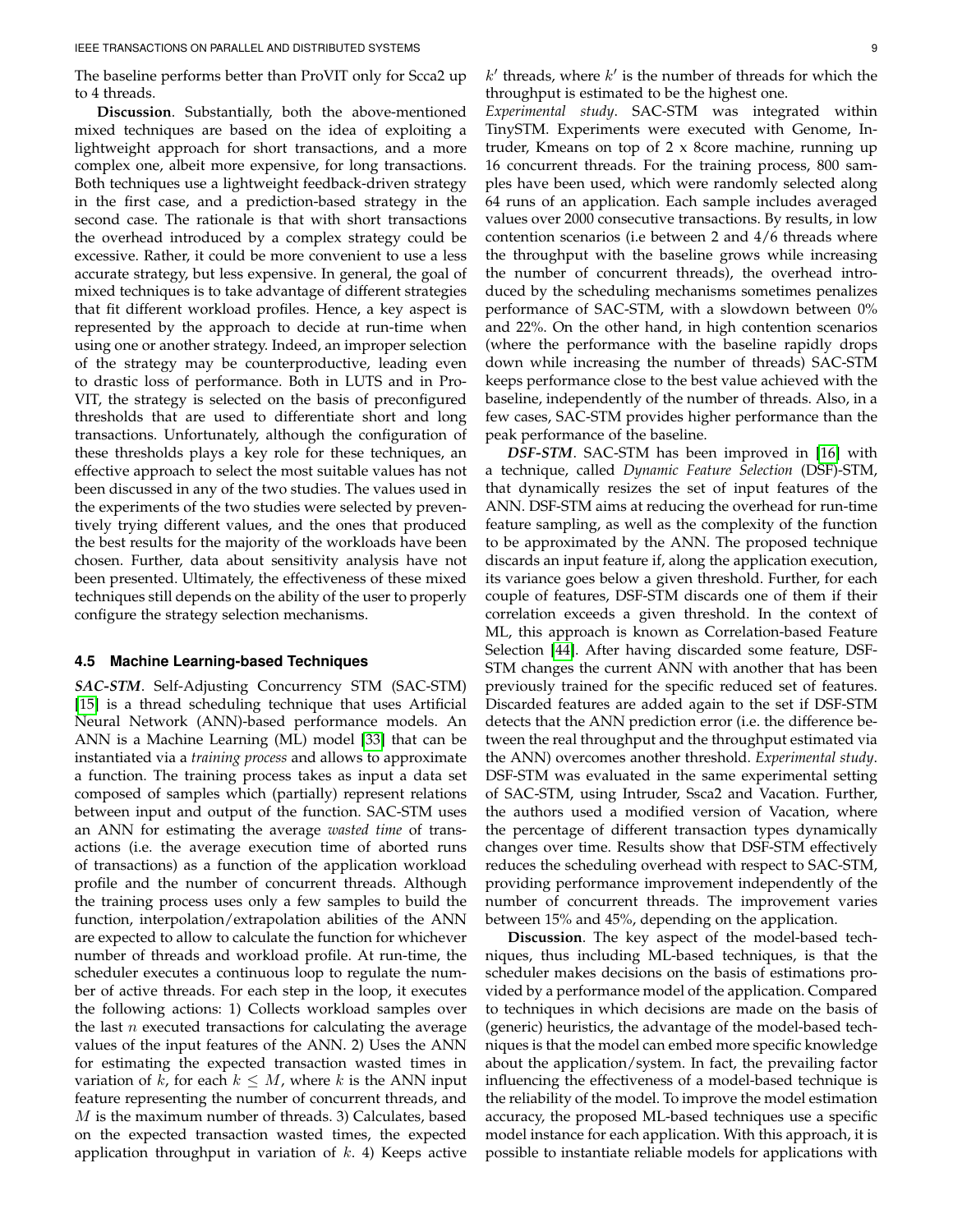very different workload profiles. In fact, the experimental results of SAC-STM are good in high contention scenarios with all the applications. The drawback of these techniques is that they represent a viable solutions providing that it is possible to perform a specific training processes for any application. This process may require a certain amount of time, as well as may require specific user skills.

# **4.6 Analytical Model-based Techniques**

*CSR-STM*. Concurrency Self-Regulating STM (CSR-STM) [\[17\]](#page-16-16) is an analytical model-based thread scheduling technique. The basic scheduling scheme is similar to the one used in SAC-STM, where the number of active threads  $k$ is regulated on the basis of estimations of the application throughput in variation of the  $k$ . However, rather than ANNs, CSR-STM uses an analytical performance model for estimating the transaction abort probability as a function of the same set of input features of SAC-STM. The analytical model is parametric, allowing it to be customized for a specific application and a given machine. Indeed, the model parameters also enable to capture the effects due to different hardware configurations. The values of these parameters are estimated via regression analysis, using data collected during an a priori sampling phase of the application.

*Experimental study*. CSR-STM was incorporated in TinySTM. Kmeans, Yada and Vacation were used for the experimental evaluation study, which was executed on a 2 x 8 core machine, running up 16 concurrent threads. Authors presents a preliminary evaluation study for assessing the model accuracy depending on the amount of samples collected during the a priori profiling phase of the application. Results shows that with 80 random samples, totally collected with 2 and 4 concurrent threads, the model calculates the abort probability spanning from 2 to 16 concurrent threads with an error between 2.1% and 18.9%. When samples are collected with 2, 4, 8 and 16 threads, the error is bounded to 2.6%. As for performance assessment, CSR-STM notably provides better performance results that the baseline in high contention scenarios. However, with respect to the peak throughput of the baseline, sometimes there is a slightly degradation while increasing the number of threads. In low contention scenarios, the overhead introduced by the scheduler slightly penalizes the performance of CSR-STM with respect to the baseline.

*MCATS*. Markov Chain Based Transaction Scheduling (MCATS) uses a performance model based on a Markov Chain [\[45\]](#page-17-23). The scheduler controls the maximum number  $m$  of transactions allowed to concurrently run. The Markov Chain captures the evolution of the system state, which is represented by the number of threads concurrently executing transactions (including both running and blocked transactions). A state transition in the Markov Chain occurs upon a thread commits a transaction or starts a new one. The model does not require an a priory sampling phase of the application. Indeed, at run-time, the scheduler runs a continuous loop, where, for each step, it (re-)instantiates the model on the fly by calculating transition rates of the Markov Chain. These rates are derived by estimating four parameters, which represent the input features of the model, including (i) the average execution time of committed transactions, (i) the average wasted time of transactions, (iii) the

transaction conflict ratio and (iv) the average execution time of non transactional code blocks. Then, at the end of each step, the scheduler calculates by the model the expected system throughput as a function of  $m$ , and select the values of  $m$  that maximizes the throughput.

*Experimental study*. MCATS was incorporated in TinySTM and was evaluated on top of a 16-core machine. The study on the model prediction accuracy shows that the throughput prediction error with Intruder, Yada and Vacation is below 10%. The results achieved with the same applications show that in low contention scenarios, performance with MCATS is slightly penalized due to scheduling overhead. On the other hand, in high contention scenarios, this technique works effectively, being able to preserve in many cases a performance level close to the peak performance of the baseline.

**Discussion**. Similarly to ML-based techniques, also analytical model-based techniques take advantage of performance models of the applications. Nevertheless, the analytical models used by the proposed techniques require less onerous workload sampling phases compared to the MLbased ones. This may represent a significant benefit, since it may allow to instantiate the model on the fly while the application runs (as for MCATS), thus avoiding (costly) training processes to be performed in advanced.

However, by the analysis of the experimental results, the techniques that use ML models seem to behave, on average, better than the analytical model-based counterparts. Thus, the currently available model-based techniques offer a trade-off between affordability of the model instantiation process and model efficiency. We will discuss in more detail pros and cons of the ML-based and the analytical approach in the next section, after the presentation of a mixed modelbased technique.

## **4.7 Mixed Model-based Techniques**

*AML*. Analytical/Machine Learning (AML) Scheduling Technique was presented in [\[35\]](#page-17-13). It is a mixed model-based technique that uses the analytical performance model of CSR-STM and the ML model of SAC-STM. AML Scheduling Technique tries to take the best of the two models, i.e. the lightweight workload profiling phase of the analytical model, and the high performance estimation accuracy of the ANNs. Thus, to reduce the duration of the a priori profiling phase, the scheduler initially exploits the analytical model, since it requires to collect smaller sets of samples. Also, the analytical model is used to generate *virtual samples* to cover a larger subset of the input feature domain. Alongside, additional samples are collected during the application execution. Then, real and virtual samples are joined within a single extended data set, which is used for training the ANN. After this step, the scheduler uses the ANN in place of the analytical model. In addition to reduce the duration of the initial profiling phase, this mixed approach also allows to speed-up the instantiation of the ANN, that provides more reliable performance estimations after being trained with the extended set of samples.

*Experimental study*. AML Scheduling Technique was evaluated in the same experimental context of SAC-STM, using Intruder, Kmeans, Yada and Vacation. Results about the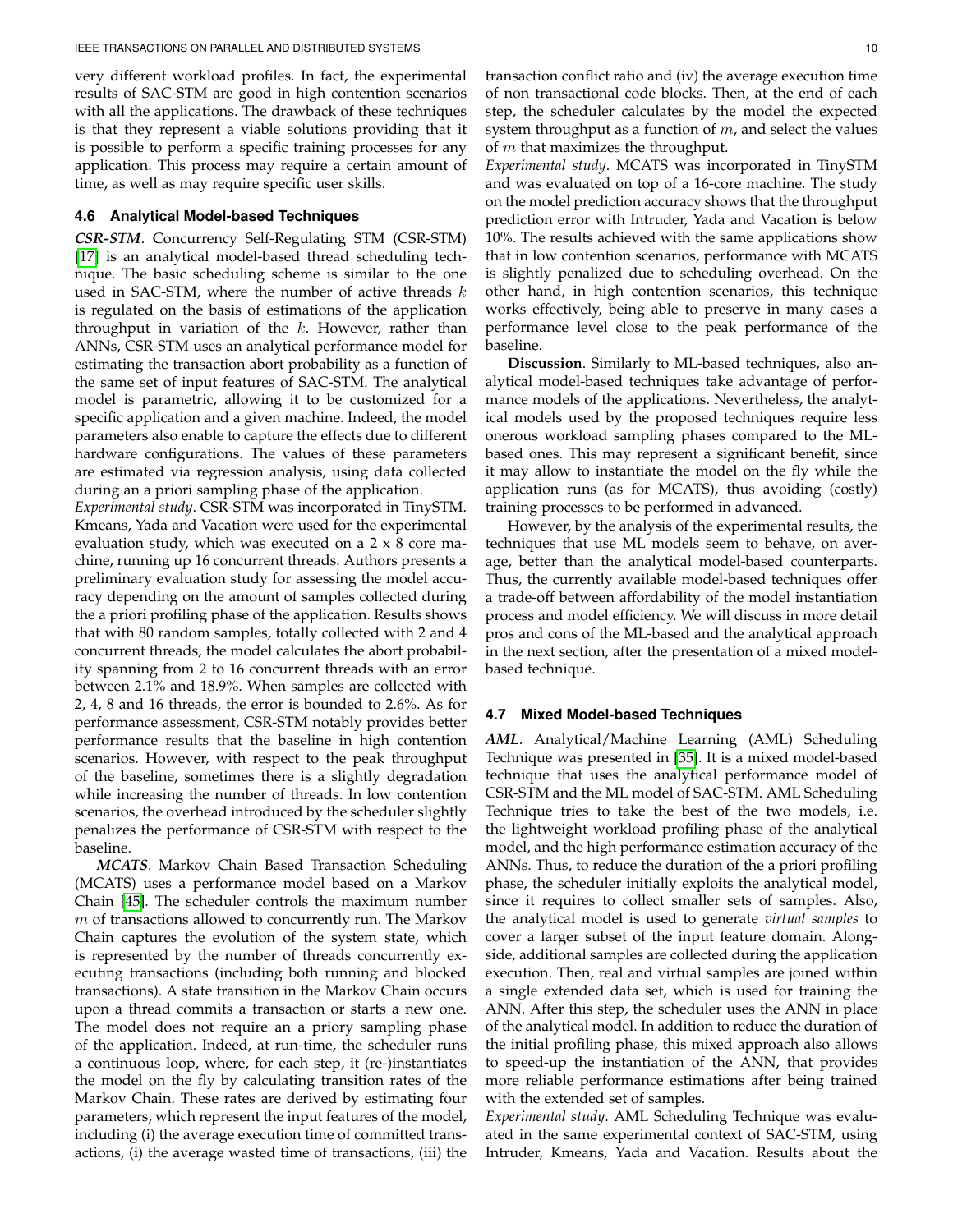evaluation of the prediction error demonstrate that, when using a few samples, the analytical model is more accurate than the ML-model. This trend reverses while increasing the number of samples. In any case, the mixed AMLbased technique always provides smaller prediction error. Regarding performance, results show that the AML-based technique always ensures the peak throughout of the best of the two models, and, generally, the time to reaches the peak performance is notably reduced.

**Discussion**. AML Scheduling Technique is the only technique relying on a mixed model-based approach. The rationale behind this technique is tied to pros and cons of the ML models against the analytical approach. ML models generally require a lot more samples than analytical models to be instantiated, and can provide good prediction accuracy within the sub-domain of sample values in the training set [\[46\]](#page-17-24). Conversely, analytical models require a reduced number of samples, and can provide reliable results also outside of the sub-domain of the sample values. The drawback is that analytical models typically rely on approximations or assumptions aimed at simplifying the model development (or at making it feasible). Thus, the models may become unreliable in those scenarios where the approximations or the assumptions are not sufficiently adequate. Another point to note is that, in AML Scheduling Technique, the use of the analytical model is twofold. It is used as a predictor and for speeding up the instantiation of the ML model. Overall, AML Scheduling Technique proves the potential advantages of a mixed model-based approach. However, this kind of approach is still poorly explored.

# <span id="page-10-0"></span>**5 OVERVIEW OF PREVIOUS PERFORMANCE COM-PARISON STUDIES**

In this section we focus on results of comparison studies carried out by authors of some scheduling techniques we presented in Section [4.](#page-3-0) For each technique, we report in Table [1](#page-11-1) the list of the other techniques (if any) it was compared with.

Feedback-driven techniques that use TCR as a feedback parameter have been compared in [\[6\]](#page-16-5), [\[8\]](#page-16-7). The reported experimental results (which compare PoCC, the four control policies described in [\[5\]](#page-16-4) and the four policies of Waisted Adaptive Concurrency Control described in [\[8\]](#page-16-7)) demonstrate that there is not a policy that definitively improves the performance more than the other ones for all applications. Basically, as we pointed out in Section [4.1,](#page-3-2) the advantage of PoCC compared to other policies is mainly the reduced variance of the application execution time. This suggests that the dynamics of TCR variations change remarkably depending on the application, and it is complex to optimize the behaviour of a scheduler through a single TCR-based heuristic policy for whichever application.

In [\[10\]](#page-16-9), the authors present a few comparison results of Shrink with ATS. Data show that noteworthy differences in performance exist only in the case of read-dominated workload as long as the number of threads overcomes the number of cores. In these scenarios, Shrink performs better than ATS. The feedback-driven scheduler proposed by Chan et Al. is compared with Shrink and ATS in [\[7\]](#page-16-6). By results with all STAMP applications, no one wins in all cases.

Further, also in the presented experimental scenarios, all techniques improve performance only when the number of threads overcome the number of cores.

Some interesting results come from the experimental study in [\[9\]](#page-16-8). In this study, experiments are executed on a machine with more cores (i.e. 32 cores) with respect to previous studies. Authors compare F2C2-STM with ATS and Shrink. Results demonstrate that, with limited-scalability applications, ATS and Shrink can improve performance also in some scenarios where the number of threads is less then the number of cores. On the other hand, in some cases (e.g. with Kmeans), they never perform better than the baseline. Ultimately, with limited-scalability application, the feedback-driven technique F2C2-STM performs generally better than ATS and Shrink.

LUTS has been compared with ATS and Shrink in [\[19\]](#page-16-18). Again, experiments executed with all STAMP applications show that no one wins in all cases. The mixed heuristicbased technique used by LUTS, which is optimized for short/long transaction-mixed workloads, does not achieve better results than the other techniques. The authors ascribe this result to the low transaction diversity of transaction profiles in STAMP applications. Conversely, with STMBench7, which is characterized by highly differentiated transaction profiles, experiments with various data structure sizes (small, medium, big, and huge) show that LUTS outperforms ATS and Shrink, ensuring more than 2x throughput improvement in the most of cases. However, results related to Shrink appear partially in contrast with the ones presented in [\[10\]](#page-16-9) for scenarios of STMBench7. For example, in [\[10\]](#page-16-9) Shrink never provides lower performance than the baseline with 8 concurrent threads. Conversely, this does not hold true in [\[19\]](#page-16-18), which shows that Shrink provides lower performance in all cases with 8 threads. We observe that, in both studies, authors use the same Shrink implementation on TinySTM and the same values of tuning parameters. Thus, these results suggest that the hardware architecture, which is different in the two studies (see Section [4](#page-3-0) for details), can significantly impact on the effectiveness of a scheduling technique.

In [\[20\]](#page-16-19), ProVIT has been compared with CAR, ATS and Shrink, using FlashbackSTM as a baseline. For execution scenarios of STMbench7 with long transactions (including read-dominated, read-write and write-dominated workloads), ProVIT outperforms other techniques, although it generates higher abort rate. This result reveals that the other schedulers are too pessimistic with these kinds of workloads, i.e. they serialize too many transactions that otherwise would not conflict. For scenarios with short transactions, ProVIT equates other techniques with read-dominated workloads, while outperforms them while increasing the percentage of write operations. Results of this study for ATS and Shrink for scenarios of STMbench7 with long transactions are in accordance with the study in [\[19\]](#page-16-18), showing that both techniques, as well as CAR, perform worse than the baseline. On the other hand, with short transactions, they perform better than the baseline while increasing the contention level. In the case of STAMP applications, ProVIT still performs better than any other technique, except that for some configurations of Ssca2.

As concerns model-based techniques, we already dis-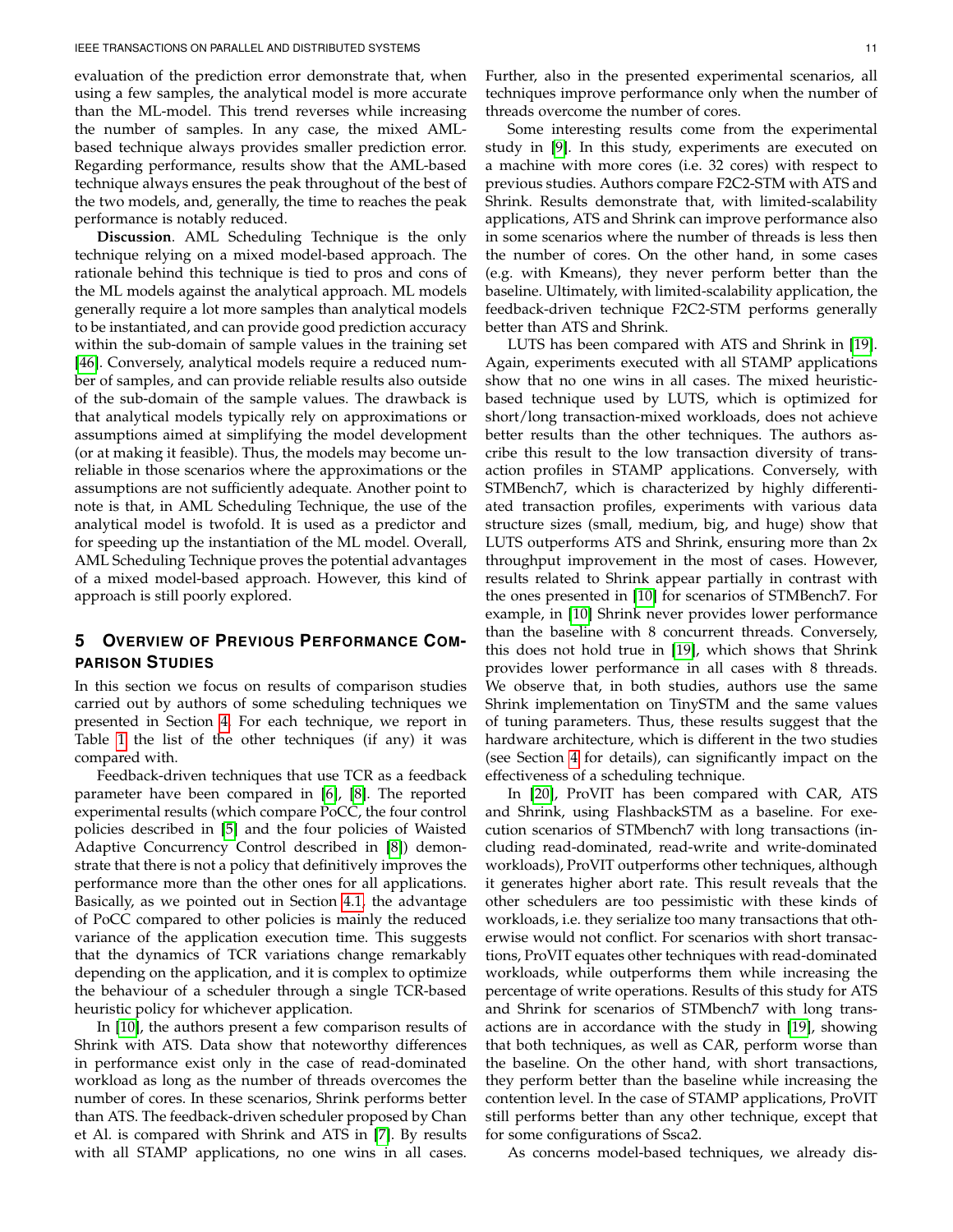TABLE 1 Summary table of strategies, features and evaluation studies of scheduling techniques

<span id="page-11-1"></span>

| Technique          | Transaction/                |                               | Input                                                                                                   | Tuning                                                                                                                         | <b>Evaluation Studies</b>          |                                                                                  |                                                       |
|--------------------|-----------------------------|-------------------------------|---------------------------------------------------------------------------------------------------------|--------------------------------------------------------------------------------------------------------------------------------|------------------------------------|----------------------------------------------------------------------------------|-------------------------------------------------------|
|                    | <b>Thread</b><br>Scheduling | <b>Strategy</b>               | features                                                                                                | parameters                                                                                                                     | Integrated<br>within<br>(baseline) | Evaluated<br>with<br>(benchmarks)                                                | Compared<br>with                                      |
| AML                | Thread<br>scheduling        | Mixed<br>Model-<br>based      | - Execution times of transactions<br>and non-transactional code blocks<br>- Transaction read-/write-set | - Sample interval                                                                                                              | TinySTM                            | STAMP (Intruder, Kmeans,<br>Yada, Vacation)                                      | CSR-STM<br>SAC-STM                                    |
| <b>ATS</b>         | Transaction<br>scheduling   | Feedback-<br>driven           | - Contention<br>Intensity                                                                               | - Weight for calculating CI<br>- CI threshold                                                                                  | <b>RSTM</b>                        | RBThree, HashTable, LinkedList,<br>RandomGraph, LFU-Cache                        | l.                                                    |
| Ansari 2014        | Thread<br>scheduling        | Feedback-<br>driven           | - Transaction Commit Ratio (TCR)                                                                        | - Target TCR value<br>- Initial sample interval                                                                                | DSTM2                              | Lee-TM, Genome,<br>Kmeans, Vacations, StepChange,<br>RBTree, SkipList            | PoCC                                                  |
| Ansari et al. 2008 | Thread<br>scheduling        | Feedback-<br>driven           | - Transaction Commit Ratio (TCR)                                                                        | - Target TCR range<br>- Sample interval                                                                                        | DSTM2                              | Lee-TM                                                                           | J.                                                    |
| CAR-STM            | Transaction<br>scheduling   | Reactive                      | - Transaction abort probabilities<br>(optional, provided by user)                                       |                                                                                                                                | <b>RSTM</b>                        | STMBench7                                                                        |                                                       |
| Chan et Al 2011    | Transaction<br>scheduling   | Feedback-<br>driven           | - Transaction Commit Ratio<br>or<br>- Transaction Commit Rate                                           | - Sample interval<br>- Min. No. of transactions<br>per sample interval                                                         | TinySTM                            | All STAMP applications                                                           | <b>ATS</b><br>Shrink                                  |
| CSR-STM            | Thread<br>scheduling        | Analytical<br>Model-<br>based | - Execution times of transactions<br>and non-transactional code blocks<br>- Transaction read-/write-set | - Sample interval                                                                                                              | TinySTM                            | STAMP (Kmeans, Yada, Vacation)                                                   |                                                       |
| DSF-STM            | Thread<br>scheduling        | Machine<br>Learning-<br>based | - Execution times of transactions<br>and non-transactional code blocks<br>- Transaction read-/write-set | - Variance threshold<br>- Correlation threshold<br>- Prediction error threshold                                                | TinySTM                            | STAMP (Intruder, Ssca2, Vacation)                                                | SAC-STM                                               |
| F2C2-STM           | Thread<br>scheduling        | Feedback-<br>driven           | - Transaction commit rate                                                                               | - Sample interval                                                                                                              | TinySTM                            | STAMP (all applications)                                                         | <b>ATS</b><br>Shrink                                  |
| Heber et Al.       | Transaction<br>scheduling   | Prediction-<br>driven         |                                                                                                         |                                                                                                                                | <b>RSTM</b>                        | CBench,<br>RandomGraph,<br>Swarm                                                 | CAR-STM                                               |
| <b>LUTS</b>        | Transaction<br>scheduling   | Mixed<br>Heuristic-<br>based  | Contention intensity (CI)<br>- Ids of conflicting transactions                                          | - Weight for calculating CI<br>- CI threshold<br>- Conflict probability<br>increment<br>- Short/long transactions<br>threshold | TinySTM                            | STAMP (all applications),<br>STMBench7                                           | <b>ATS</b><br>Shrink                                  |
| <b>MCATS</b>       | Transaction<br>scheduling   | Analytical<br>Model-<br>based | - Execution times of transactions<br>and non-transactional code blocks                                  | - Sample interval                                                                                                              | TinySTM                            |                                                                                  | ATS<br>Shrink                                         |
| PoCC               | Transaction<br>scheduling   | Feedback-<br>driven           | - Transaction Commit Ratio (TCR)                                                                        | - Target TCR value<br>- Initial sample interval<br>- Min. No. of transactions<br>per sample interval                           | DSTM2                              | Lee-TM, STAMP (Genome,<br>Kmeans, Vacations),<br>StepChange                      | Four policies<br>proposed by<br>Ansari et Al.<br>2008 |
| ProVIT             | Thransaction<br>scheduling  | Mixed<br>Heuristic-<br>based  | - Transaction read/write-set<br>- Transaction wasted work (tcc)                                         | - Weight for calculating tcc<br>- Restart limit (RL)-threshold<br>- VIT-threshold                                              | FlashbackSTM                       | STAMP (Genome, Intruder,<br>KMeans, Labyrinth,<br>SSCA2, Vacation),<br>STMBench7 | <b>ATS</b><br>CAR<br>Shrink                           |
| RelSTM             | Transaction<br>scheduling   | Reactive                      |                                                                                                         | - Second-hop transactions<br>threshold                                                                                         | TinySTM                            | STAMP (all applications)                                                         | J.                                                    |
| SAC-STM            | Thread<br>scheduling        | Machine<br>Learning-<br>based | - Execution times of transaction<br>and non-transactional code blocks<br>- Transaction read/write-set   | - Sample interval                                                                                                              | TinySTM                            | STAMP (Genome, Intruder, Kmeans)                                                 | J.                                                    |
| <b>SCA</b>         | Transaction<br>scheduling   | Reactive                      |                                                                                                         | - Serializing threshold                                                                                                        | TL <sub>2</sub>                    | STAMP (Bayes, Kmeans,<br>Labyrinth, Ssca2, Vacation)                             |                                                       |
| Shrink             | Transaction<br>scheduling   | Prediction-<br>driven         | - Transaction Commit Ratio<br>- Transaction read-/wite-set                                              | - Locality window size<br>- Confidence threshold<br>- Success threshold<br>- Confidence constants                              | SwissTM,<br>TinySTM                | STAMP (all applications),<br>STMBench7, RBTree                                   | <b>ATS</b>                                            |
| Steal-on-Abort     | Transaction<br>scheduling   | Reactive                      |                                                                                                         |                                                                                                                                | DSTM2                              | LinkedList, RBTree, Vacation                                                     |                                                       |

cussed in Section [4](#page-3-0) experimental results presented in [\[16\]](#page-16-15) and [\[35\]](#page-17-13) related to DFS-STM and AML, which were compared with CSR-STM and SAC-STM. In addition to these studies, MCATS was compared with ATS and Shrink in [\[18\]](#page-16-17). Results are related to three different configurations of three STAMP applications. With Vacation, all techniques scale well and show similar performance. With Intruder and Yada, MCATS significantly performs better than ATS and Shrink, which do not efficiently counteract performance loss in high contention scenarios.

In conclusion, we note that, although various comparison studies exist in literature, they are quite fragmented and are limited to few and restricted sets of scheduling techniques. Furthermore, criteria that led to the choice of the compared techniques are not always clearly explained. In the next section we present a new study that we conducted with a larger set of technique, which we compared under a common experiment setting. By complementing the existing results, our study allowed us to draw more general conclusions, particularly from the perspective of the alternative scheduling strategies.

## <span id="page-11-0"></span>**6 EXPERIMENTAL STUDY**

In our experimental study we selected six techniques, i.e. ATS, SHRINK, SAC-STM, MCATS (for these techniques we used the source code released by the authors) and other two techniques (for which we used our implementations, since the source code of the authors was not available), i.e. the technique presented by Chan et Al. based on *probe* policy [\[7\]](#page-16-6), that we call PROBE-STM, and the technique presented by Heber et Al. [\[40\]](#page-17-18), that we call K-ABORT. We selected this set of techniques in order to cover all basic types of scheduling strategies of our classification scheme. The set includes two feedback-driven techniques that we selected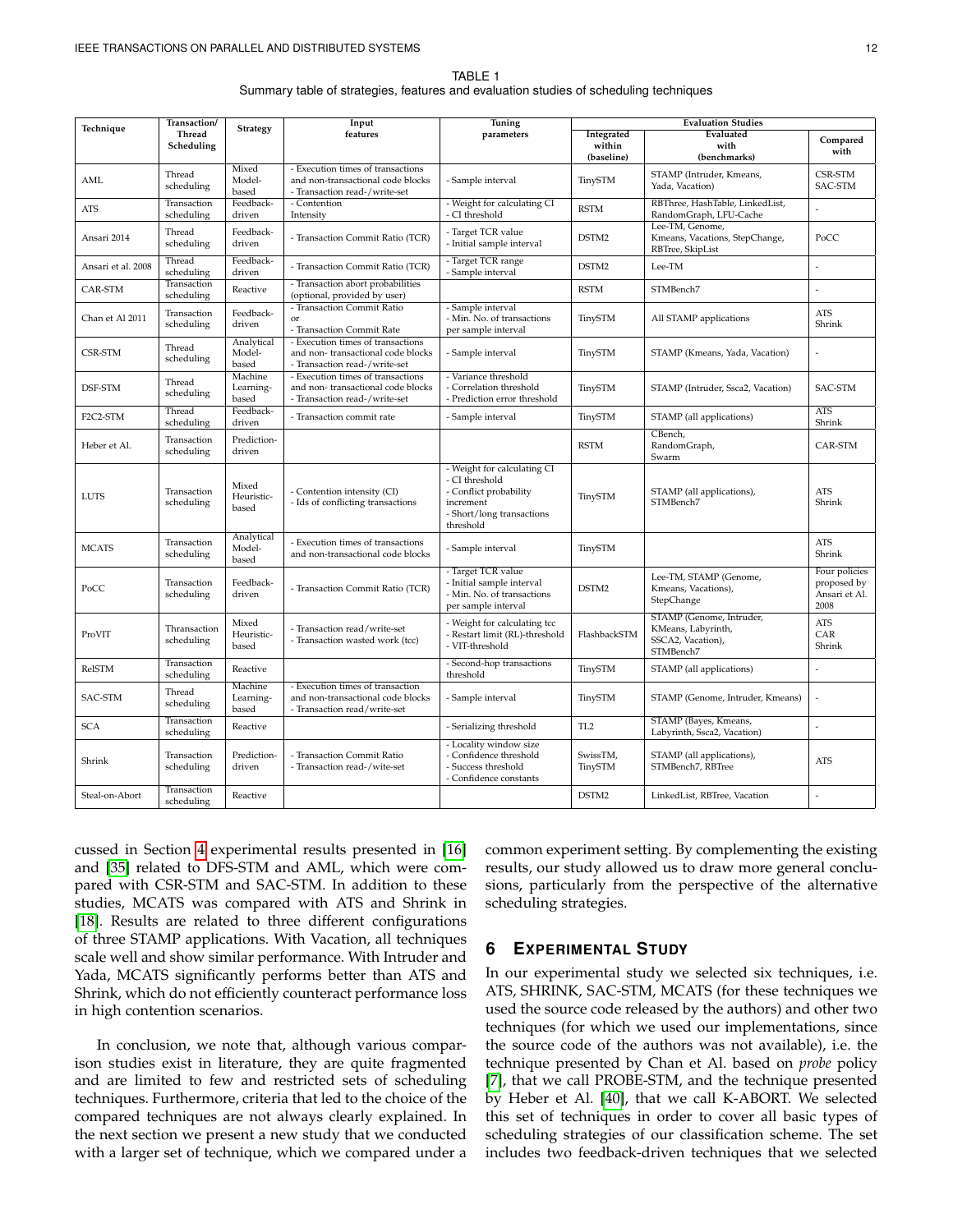in order to evaluate also the impact of the two different feedback parameters that are typically used in feedbackdriven strategies. Specifically, PROBE-STM uses the transaction throughput, which is a direct measure of the application performance. Conversely, ATS uses the Contention Intensity (which is similar to the transaction commit ratio), which is a specific parameter of TM applications, but it is not a direct measure of the performance of the application. All schedulers of this study have been integrated in TinySTM (baseline), and the source code is publicly available $^1$  $^1$ .

In our study we focus on scenarios with "real" parallelism, i.e. where the number of concurrent threads does not exceed the number of cores. Indeed, in STMs, as shown by results of various performance studies we already discussed, having more concurrent threads than cores is generally unfavourable. In fact, this condition causes performance loss due to the to context-switching overhead. Particularly, when threads are suspended while executing transactions, the number of concurrent transactions, and consequently the probability of aborting transactions, may increase. Hence, it is generally more convenient preventing this condition [\[47\]](#page-17-25).

#### **6.1 Experimental settings**

We executed experiments with all STAMP applications on a 16-core HP ProLiant server, equipped with 2 x 8-core 2GHz AMD Opteron 6128 processors, 64 GB of RAM and Linux OS (kernel version 2.7.32-5-amd64). For each application, we used three different configurations of input parameters, each one giving raise to a different application workload profile. Totally, we show results for 24 execution cases. As for the configuration of tuning parameters, in ATS we set  $\alpha = 0.5$ , and in PROBE-STM each sample interval terminates after the execution of 1000 consecutive committed transactions. Further, we set k equal to 2 in K-ABORT, given that this value provided, on average, the best results. For all the other tuning parameters, we used the same values of the experimental studies we presented in Section [4.](#page-3-0) In the case of Labyrinth, we reduced the length of the sample interval of MCATS and K-ABORT to terminate after the execution of 50 consecutive committed transactions, since the total number of executed transactions in Labyrinth is limited to some hundreds.

Each data point that we show in the results was calculated as the average over the execution of eight application runs. We observed that with eight runs the baseline provided stable results.

## **6.2 Analisys of results**

All experimental results are reported in Figures [2](#page-13-0) and [3.](#page-14-1) We show the speed-up of the application, i.e. the ratio between the application completion time when executed with a scheduler with x concurrent threads (reported on xaxis) and the application completion time when executed with the baseline with a single thread.

Firstly, we analyse results of heuristic-based techniques. In scenarios where the baseline scales quite well up to 16 threads (i.e. all configurations of Ssca2 and *configuration 2* of Vacation and Labyrinth Vacation) these techniques do not cause a relevant performance degradation, except ATS with Labyrinth. On average, ATS shows good performance with Genome and Vacations, even when the performance of the baseline quickly drops down due to high contention. In the other cases, ATS shows poor results with respect to both the baseline and the most of the other techniques. We remark that the feedback-driven strategy used by ATS serializes transactions when the Contention Intensity is above the CI-threshold, whose value is selected by the user (in our experiments, it was equal to 0.5). Essentially, the results show that the performance is very sensitive to this value while varying the workload profile. As a confirmation of this, we observed that, for some configurations of Intruder, the peak performance of the baseline is achieved when the transaction abort probability is about 0.7, while, for other configurations, when it is about 0.4. As such, the value of CI-threshold equals to 0.5 is too conservative in some cases, while it is too high in other cases. Ultimately, the strategy used by ATS requires the choose of the right value of CIthreshold for each specific workload profile.

The other feedback-driven technique of our study, PROBE-STM, on average performs better than ATS. It performs well with scalable workloads. Also, with some limited-scalability workloads (including all configurations of Genome and Yada, and *Configuration 1* and *3* of Vacation), PROBE-STM performs better than the baseline. In other cases, the performance results are similar to the baseline, excluding *Configuration 1* of Kmeans and *Configuration 2* of Labyrinth. Nevertheless, we observed that in scenarios where the transactions commit ratio becomes highly variable, which typically happens with high contention, PROBE-STM often loses ground to other techniques. Highly variable commit rate leads to continuous throughput fluctuations along the application execution. This kind of "noise" on the feedback parameter can reduce the effectiveness of the hill climbing search strategy used by PROBE-STM, since it can cause many (wrong) changes of searching direction. In this case, the problem could be mitigated by incrementing the length of the sample interval in a way to reduce the noise due to high commit rate variability. On the other hand, this may reduce the reactivity of the scheduler in the face of changes of workload profiles.

The predictive strategy of Shrink improves the performance only in some cases. Shrink performs well in scenarios with scalable workload (e.g. Ssca2) and in some scenarios with limited scalability (e.g. all configurations of Genome and *configurations 1* and *3* of Vacation). In some other cases it performs very poorly (e.g. see Intruder and Kmeans). Also, results show that, in general, the effectiveness of the scheduler decreases when the contention increases (e.g. see Yada with more than 8-10 concurrent threads). This suggests that the accuracy of predictions decrease when the thread parallelism increases. This would not be surprising, given that the transaction execution dynamics become more complex while increasing concurrency, and shows that a prediction-driven technique is likely to be penalized in high concurrency scenarios. In addition, we note that Shrink exposes various tuning parameters. Similarly to ATS, the different behaviour with different workload profiles sug-

<span id="page-12-0"></span><sup>1.</sup> All links to the source code of each scheduler implementation can be found at [http://www.dis.uniroma1.it/](http://www.dis.uniroma1.it/~disanzo)∼disanzo in Section "Software and Links"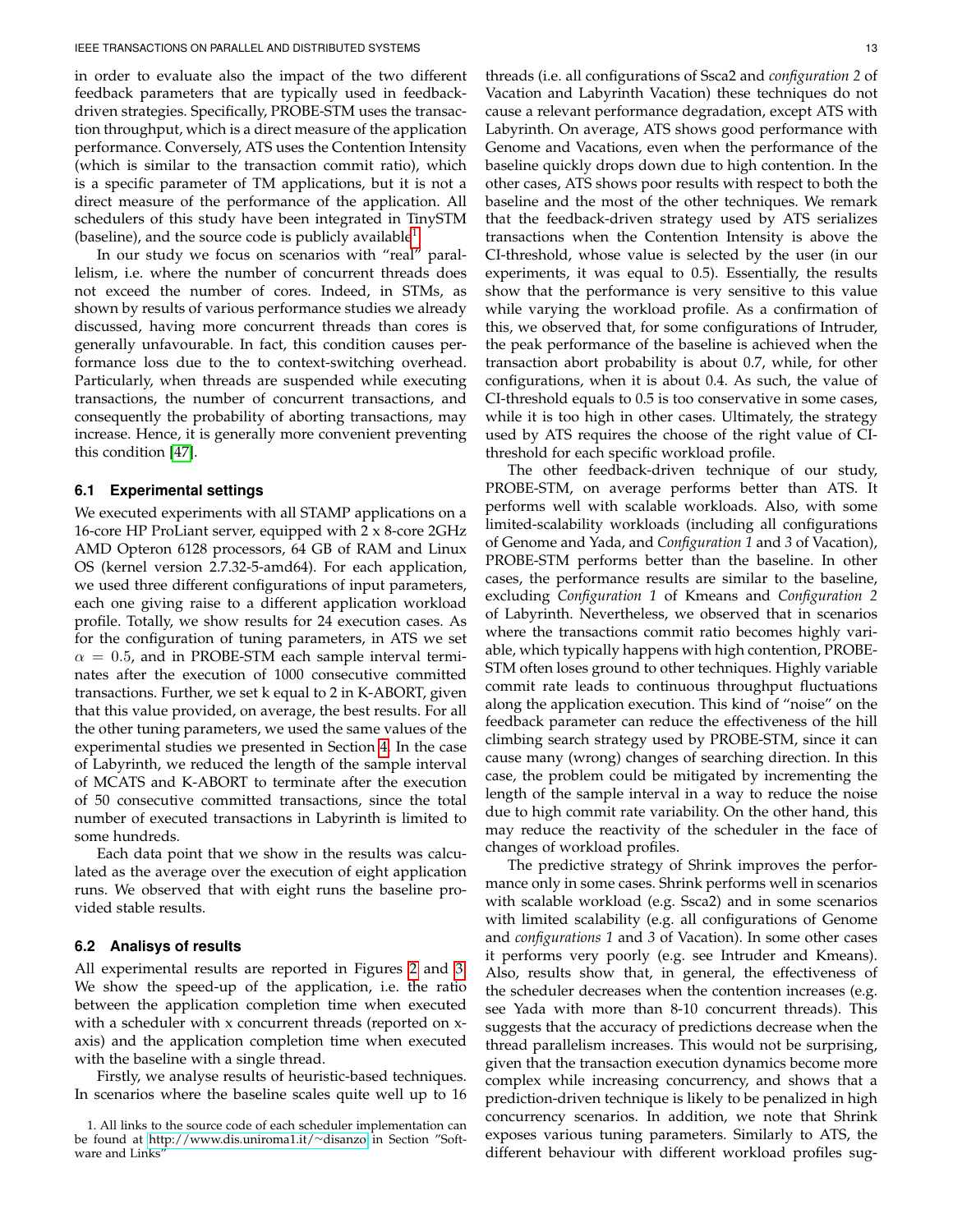

<span id="page-13-0"></span>Fig. 2. Speedup for Ssca2, Genome, Vacation, Intruder Kmeans and Labyrinth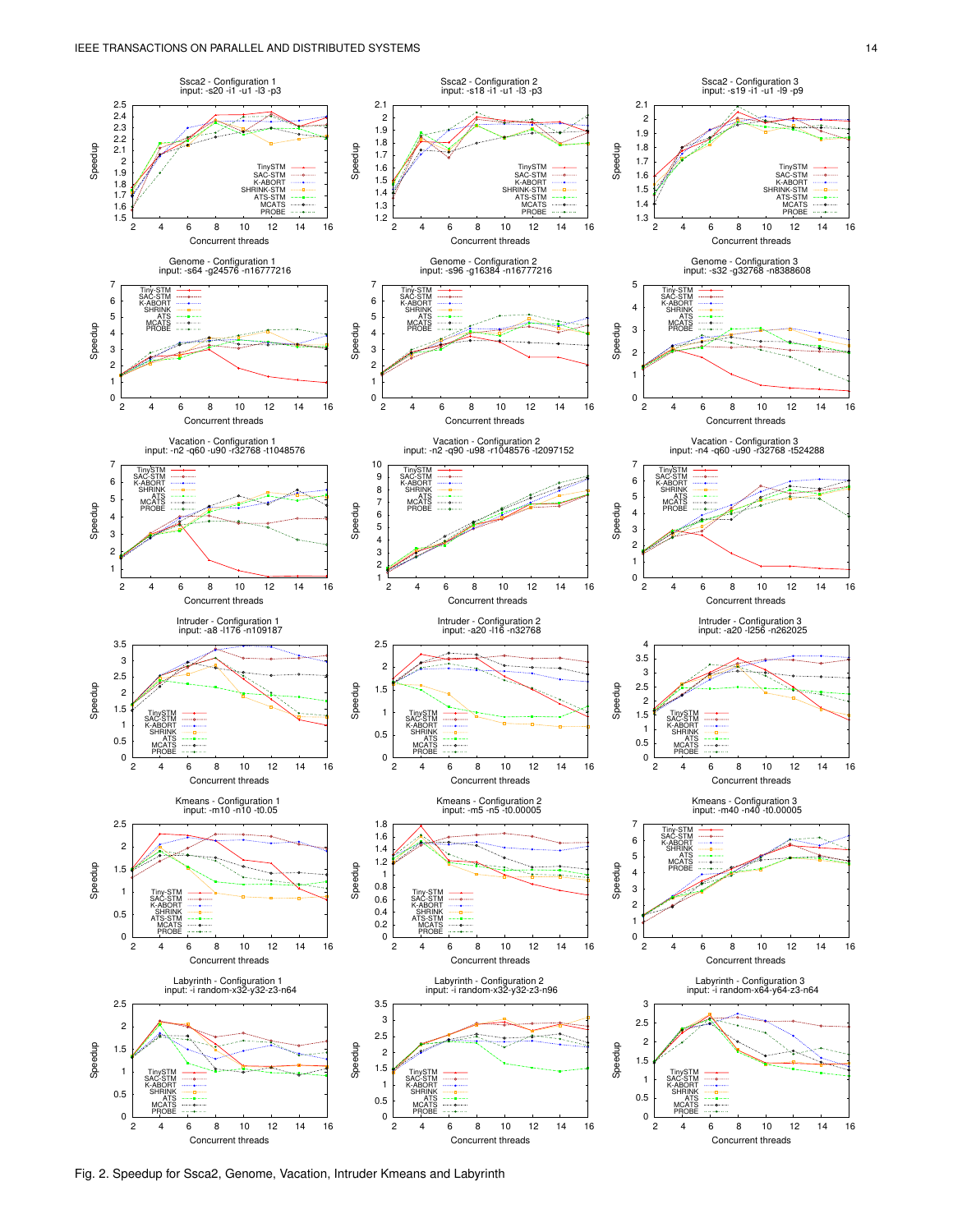

<span id="page-14-1"></span>Fig. 3. Speedup for Yada and Bayes

gests that a given parameter configuration can be suitable in some cases, but not in other cases. Thus, also with Shrink, specific tuning would be required for each execution case.

K-ABORT, which uses a reactive strategy, performs well in scenarios with scalable workload and in some scenarios with limited scalability, where it shows good performance also with high contention. In effect, serializing aborted transactions, such as used by reactive strategies, brings benefit especially with high abort rate. K-ABORT performs quite well with all configurations of Ssca2, Genome and Vacation, and with *configuration 1* and *3* of Intruder and Kmeans. However, with Yada, Labyrinth and Bayes, there are other techniques that, on average, perform better than K-ABORT. We note that these three applications are characterized by the presence of long transactions and by high percentage of time spent while executing transactions [\[29\]](#page-17-7). With such a workload profile, serializing transactions lead threads to stall for a long time, and this extremely reduces the parallelism. In this case, the configuration with  $k = 2$  is too conservative. However, we observed that a higher value of  $k$  penalizes performance with other applications.

As regards model-based techniques, SAC-STM shows good results with scalable workloads, as well as in various scenarios with limited scalability. The most of times it ensures peak speed-up, also when the performance of the baseline rapidly drops down due to high contention. Compared to the other techniques, the strategy used by SAC-STM takes advantage of the a-priory training (as discussed in Section [4.5\)](#page-8-0), which in advance provides the scheduler with knowledge about relations between the workload profile of a specific application and the parallelism level. Results confirm that SAC-STM can achieve good performance also in different execution scenarios. However, we note that SAC-STM is not very efficient with few concurrent threads. This is due to the implementation overhead of the scheduler, which has to collect a number of samples at run-time for calculating the values of the input features of the ML model.

Indeed, in almost all scenarios with 2-4 concurrent threads, the speed-up with SAC-STM is (sometimes slightly) lower than the baseline.

The other model-based technique, MCATS, performs better than the baseline in various scenarios, particularly with high concurrency. With scalable workloads, the performance is penalized in a few cases (e.g. see Ssca2). With limited-scalability workloads, the most of times MCATS provides better results than ATS and SHRINK. Compared to PROBE and K-ABORT, the results change depending on the workload profile. However, MCATS is outperformed by SAC-STM in the most of scenarios. We remark that, differently from SAC-STM, MCATS does not rely on an a-priory training, but it exploits an analytical model that is cyclically (re-)instantiated on-the-fly at run-time. Compared to SAC-STM, MCATS requires a reduced set of input features and much less samples to instantiate the model. Thus, the model accuracy may be reduced and may be more affected by workload fluctuations. Indeed, in our experiments we observed that MCATS performs better when the workload profile changes slowly (e.g with Vacation). Finally, we note that MCATS performs poorly with Labyrinth, where we had to reduce the length of the sample interval. This confirms that fewer samples may be insufficient to capture the workload profile for instantiating the model. Thus, in the case of applications executing very few transactions, the modelbased strategy of MCATS may be under-performing.

# <span id="page-14-0"></span>**7 CONCLUSIVE ASSESSMENT AND OPEN CHAL-LENGES**

Our literature analysis demonstrates that a variety of scheduling techniques for STMs exists. However, various comparison studies, including the one presented in this article, show that there is no a scheduling technique that definitively performs better than the other ones for whichever workload profile. We remark that the effectiveness over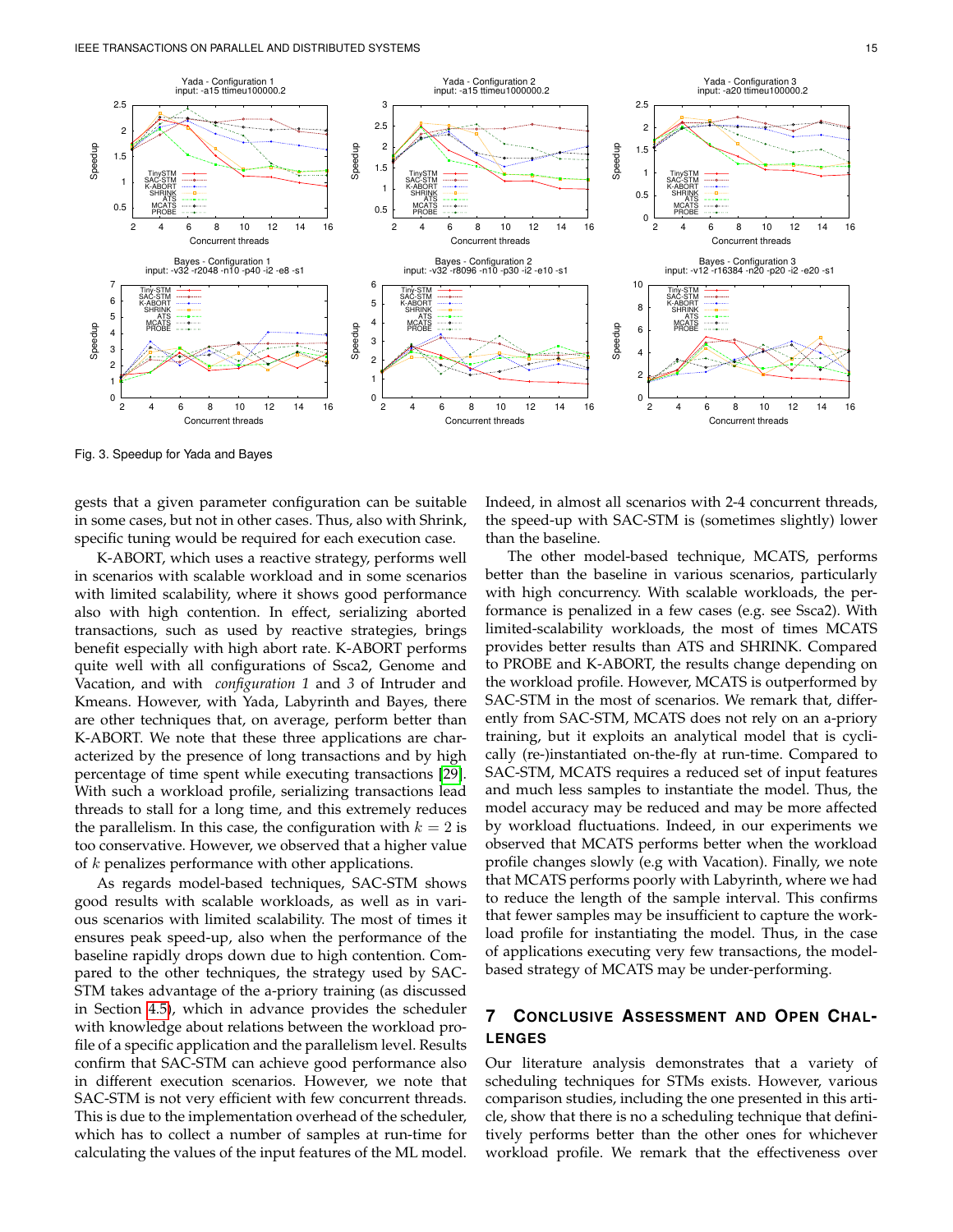a wide range of workload profiles and the ability to autonomously adapt to workload variations are important quality attributes for a scheduling technique. Anyway, experimental results reveal that the workload diversity represents a critical factor for the existing scheduling techniques.

As confirmed by our experiments, the existing heuristicbased techniques show a variegated behaviour in terms of performance with different applications, or when running the same application with different input configurations. Particularly, there is no a technique that demonstrated to be effective for a wide range workload profiles. To this purpose, tuning features offered by these techniques may be helpful. However, the selection of the proper configuration of the tuning parameters may be a non-trivial task, and may require the user to preventively execute a number of application runs to explore alternative parameter configurations. Nevertheless, a given optimal configuration may become sub-optimal if the workload profile changes. To cope with this problem, a try to develop a self-tuning mechanism was carried out in [\[4\]](#page-16-3) for ATS. However, the proposed solution partially solves the problem, since it introduces another parameter that requires to be manually tuned.

Mixed heuristic strategies can help to cope with the problem of workload diversity, in particular when an application includes transactions with different profiles. However, all the proposed mixed heuristic-based techniques use tunable thresholds to discriminate the transaction profiles to be processed with different heuristics. Consequently, also these techniques may require the user to preventively explore alternative settings to find the best configuration of these thresholds (e.g. see the discussion on experimental results in [\[19\]](#page-16-18), [\[20\]](#page-16-19)). Nevertheless, once found an optimal value of a threshold, it is not certain that it is suitable for whichever transaction mix and/or application execution phase. Thus, heuristic-based techniques still require additional effort from the perspective of self-adaptivity.

Model-based techniques exhibit a more homogeneous behaviour and increased ability to adapt to different execution scenarios. However, we remark that the technique that achieves the best results, i.e. SAC-STM, uses a customized model for each application, and which requires to be instantiated in advance via a dedicated ML training process. Further, SAC-STM needs to collect samples of various input features at run-time, and this generates non-negligible overhead with low contention. Differently, with MCATS, which uses a lightweight and applicationindependent model that can be instantiated on-the-fly, the performance results become more variegated. This shows that model-based techniques should be further improved to optimize the trade-off between model instantiation overhead and their effectiveness over different workload profiles.

In conclusion, given that the existing scheduling technique offer differentiated qualities, the best choice depends on factors linked to each specific context. On the one side, ML-based techniques should be chosen when it is possible to sustain the cost of (onerous) training processes. In return, they can ensure high performance levels. On the opposite side, reactive techniques do not require any training process, neither manual tuning, but they are effective mainly with high contention. Particularly, they represent a good choice

when it is necessary to cope with high contention peaks in the workload (e.g. in the case of burstiness). As for the other techniques, i.e analytical model-based, feedback-driven and prediction-driven techniques, it is difficult to establish in advance when one of these types of techniques is more suitable than the others. Rather, the choice should be driven by the quality attributes of each single technique depending on the specific context requirements.

As a last observation, we remark that another potential advantage offered by scheduling techniques is related to energy efficiency. The study on STM systems presented in [\[48\]](#page-17-26) show that a relevant secondary effect when using a scheduling technique may be the reduction of energy consumption. In effect, since scheduling techniques aim at reducing the wasted work, this can lead to a reduction of the wasted energy. However, relations between performance improvement and energy efficiency need to be further analysed and quantified.

# <span id="page-15-0"></span>**8 THE CASE OF HTMS**

In the introduction of this article, we mentioned that the TM hardware support recently offered by some commercial processors is encouraging research also on scheduling techniques for HTMs. In this section, we focus on HTMs, with the aim of discussing which results of studies on STMs may support the development of scheduling techniques also for HTMs.

Preliminary studies on scheduling techniques for HTMs were conducted via simulated environments, due to the lack of processors offering TM hardware support. Mostly, the proposed techniques use prediction-based strategies. For example, the technique in [\[49\]](#page-17-27) implements a confidencebased predictor that estimates the probability of future conflicts between transactions by profiling patterns of past transaction conflicts. The proposal in [\[50\]](#page-17-28) uses a similar approach and introduces a specialized Bloom filter to infer future transaction behaviour in terms of memory accesses. The technique in [\[51\]](#page-17-29) keeps track of past conflicts in order to group threads that execute transactions which have high probability of conflict. Hence, threads belonging to same group are not allowed to concurrently execute transactions. The common feature of these techniques is that all of them require custom extensions to the hardware architecture in order to speed up operations executed by the scheduler. Similarly, Steal-On-Abort was later re-designed for HTM, and requires specific hardware extensions to support transaction queuing [\[52\]](#page-17-30). Unfortunately, the currently available HTM implementations do not offer specialized hardware as required by the above techniques. Differently, the technique presented in [\[53\]](#page-17-31) was designed for existing HTMs and was evaluated on top of Intel(R) Haswell processors that currently offer HTM support. The scheduler uses a lightweight probabilistic technique that gathers information about the set of concurrently running transactions upon abort and commit events. This information is used to select the transactions to serialize to prevent future conflicts.

To understand which approaches and results of studies on STMs can be helpful in the case of HTMs, it is worthy to consider that STM and HTM implementations are very different in some aspects. Particularly, some factors that cause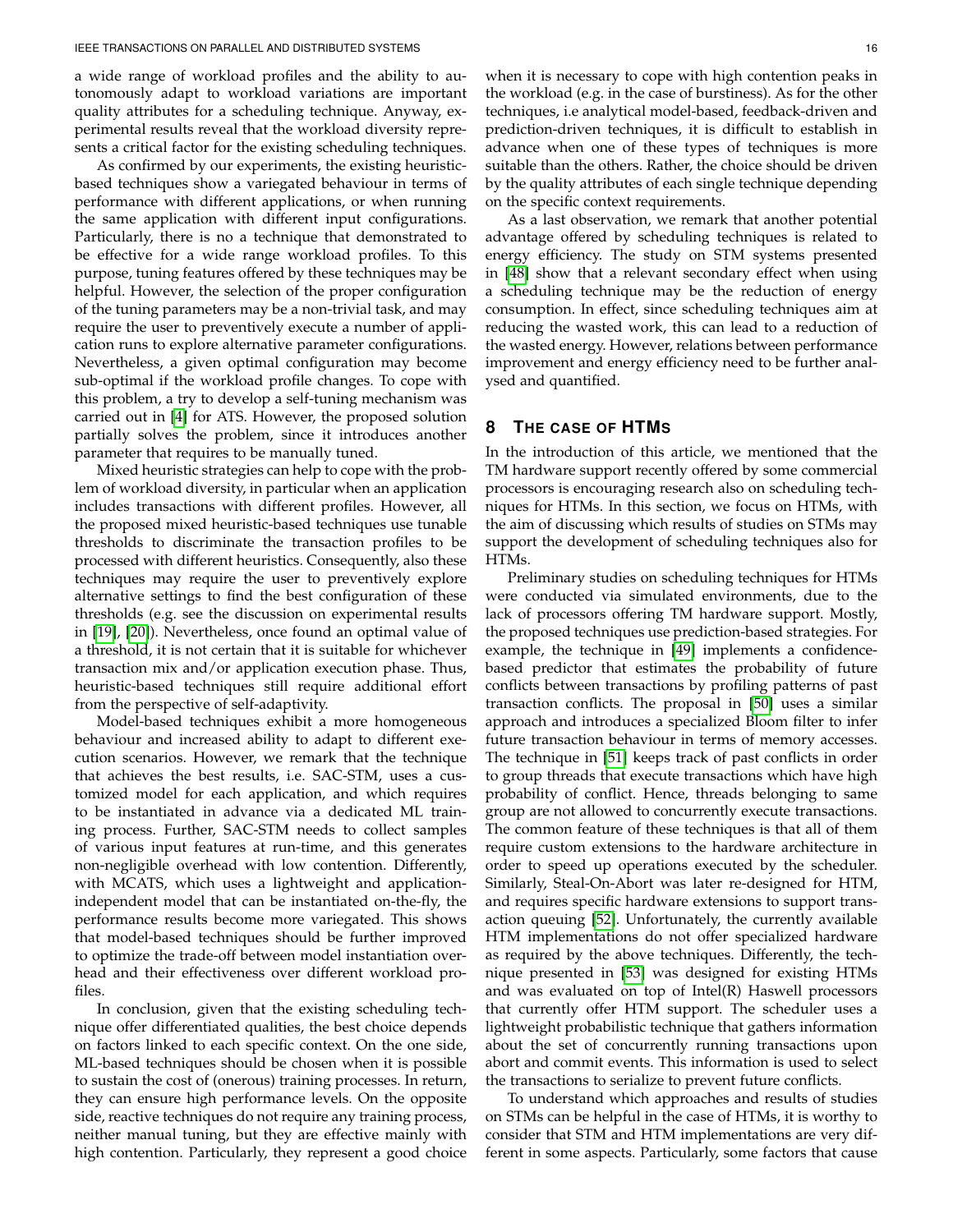transactions to be aborted in HTMs do not exist in the case of STMs. Examples include aborts due to transactions data footprint exceeding the cache capacity, and due to interrupts generating user/kernel mode changes. In general, in HTMs, transactions have to be relatively short to take advantage of hardware processing capability, since long transactions may require software fall-back path to be successfully processed. Another aspect is that in HTMs it is more complex to trace transaction conflicts, since they are transparently resolved in hardware [\[53\]](#page-17-31).

In practice, schedulers that use a number of metadata to operate, that require fine-grained tracking of transaction conflicts/data accesses, or that need precise information about conflicting transactions [\[53\]](#page-17-31), may not be easily adapted to existing HTMs. We note that techniques like Shrink, CAR-STM, Steal-on-Abort and RelSTM, some model-based techniques like SAC-STM and CSR-STM, and some mixed techniques like LUTS and ProVIT, show at least one of the above requirements. Thus, their porting to HTMs could be complex, or even infeasible. Conversely, most of the feedback-driven strategies (like ATS, PoCC, F2C2 and Chan et Al. 2011, and the lightweight predictionbased technique SCA) use a few metadata, do not require fine-grained tracking, and do not need to identify couples of conflicting transactions. Hence, they could be more easily ported to current HTM implementations. Also, regarding the analytical model-based technique MCATS, given that it performs coarse-grained workload tracking, its porting to HTMs may be more feasible with respect to the other modelbased techniques.

In any way, we remark that, given the number of factors that differentiate STM from HTM implementations, most of schedulers of the above-mentioned techniques should be re-designed and optimized on the basis of the specific characteristics of HTMs. This would be a necessary step to understand their effectiveness also in the case of HTMs.

# **9 SUMMARY**

In this article, we reviewed literature studies on scheduling techniques for STMs. We pointed out the characteristics of different scheduling strategies, based on which we derived a classification of the existing techniques. Also, we analysed previous experimental studies, and we discussed the results of a comparison study of techniques based on alternative scheduling strategies. By the experimental results, we identified advantages and drawbacks of the different techniques, and we identified the issues to be further investigated. Finally, we discussed the aspects that should be considered when moving to the case of HTMs.

# **REFERENCES**

- <span id="page-16-0"></span>[1] M. Herlihy and J. E. B. Moss, "Transactional memory: Architectural support for lock-free data structures," *SIGARCH Comput. Archit. News*, vol. 21, no. 2, pp. 289–300, May 1993.
- <span id="page-16-1"></span>[2] N. Shavit and D. Touitou, "Software transactional memory," in *Proceedings of the Fourteenth Annual ACM Symposium on Principles of Distributed Computing*, ser. PODC '95. New York, NY, USA: ACM, 1995, pp. 204–213.
- <span id="page-16-2"></span>[3] M. Herlihy, V. Luchangco, and M. Moir, "A flexible framework for implementing software transactional memory," in *Proceedings of the 21st Annual ACM SIGPLAN Conference on Object-oriented Programming Systems, Languages, and Applications*, ser. OOPSLA '06. New York, NY, USA: ACM, 2006, pp. 253–262.
- <span id="page-16-3"></span>[4] R. M. Yoo and H.-H. S. Lee, "Adaptive transaction scheduling for transactional memory systems," in *Proceedings of the Twentieth Annual Symposium on Parallelism in Algorithms and Architectures*, ser. SPAA '08. New York, NY, USA: ACM, 2008, pp. 169–178.
- <span id="page-16-4"></span>[5] M. Ansari, C. Kotselidis, K. Jarvis, M. Lujan, and I. Watson, "Adaptive concurrency control for transactional memory," in *In MULTIPROG 08: First Workshop on Programmability Issues for Multi-Core Computers*, 2008.
- <span id="page-16-5"></span>M. Ansari, C. Kotselidis, K. Jarvis, M. Luján, C. Kirkham, and I. Watson, "Advanced concurrency control for transactional memory using transaction commit rate," in *Proc. 14th Int. Euro-Par Conference on Parallel Processing*. Springer-Verlag, 2008, pp. 719– 728.
- <span id="page-16-6"></span>[7] K. Chan, K. Tin Lam, and C.-L. Wang, "Adaptive thread scheduling techniques for improving scalability of software transactional memory," in *Proceedings of the 10th IASTED-PDCN*. ACTA Press, 2011, pp. 91–98.
- <span id="page-16-7"></span>[8] M. Ansari, "Weighted adaptive concurrency control for software transactional memory," *J. Supercomput.*, vol. 68, no. 3, pp. 1027– 1047, Jun. 2014.
- <span id="page-16-8"></span>[9] K. Ravichandran and S. Pande, "F2c2-stm: Flux-based feedbackdriven concurrency control for stms," in *Parallel and Distributed Processing Symposium, 2014 IEEE 28th International*, May 2014, pp. 927–938.
- <span id="page-16-9"></span>[10] A. Dragojević, R. Guerraoui, A. V. Singh, and V. Singh, "Preventing versus curing: avoiding conflicts in transactional memories," in *Proc. 28th ACM Symposium on Principles of Distributed Computing*. ACM, 2009, pp. 7–16.
- <span id="page-16-10"></span>[11] E. Atoofian, "Speculative contention avoidance in software transactional memory," in *Parallel and Distributed Processing Workshops and Phd Forum (IPDPSW), 2011 IEEE International Symposium on*, May 2011, pp. 1417–1423.
- <span id="page-16-11"></span>[12] S. Dolev, D. Hendler, and A. Suissa, "Car-stm: scheduling-based collision avoidance and resolution for software transactional memory," in *Proceedings of the twenty-seventh ACM symposium on Principles of distributed computing*, ser. PODC '08. New York, NY, USA: ACM, 2008, pp. 125–134.
- <span id="page-16-12"></span>[13] M. Ansari, M. Luján, C. Kotselidis, K. Jarvis, C. Kirkham, and I. Watson, "Steal-on-abort: Dynamic transaction reordering to reduce conflicts in transactional memory," in *Proceedings of the 4th International Conference on High Performance Embedded Architectures* and Compilers, ser. HiPEAC<sup>7</sup>09. Berlin, Heidelberg: Springer-Verlag, 2009, pp. 4–18.
- <span id="page-16-13"></span>[14] D. Sainz and H. Attiya, "Relstm: A proactive transactional memory scheduley," in *Proceedings of the 8th ACM SIGPLAN Workshop on Transactional Computing*, ser. TRANSACT, 2013, 2013, pp. 1–8.
- <span id="page-16-14"></span>[15] D. Rughetti, P. Di Sanzo, B. Ciciani, and F. Quaglia, "Machine learning-based self-adjusting concurrency in software transactional memory systems," in *Proc. 20th Int. Symposium on Modeling, Analysis and Simulation of Computer and Telecommunication Systems*. IEEE, 2012, pp. 278–285.
- <span id="page-16-15"></span>[16] ——, "Dynamic feature selection for machine-learning based concurrency regulation in stm," in *Proceedings of the 2014 22Nd Euromicro International Conference on Parallel, Distributed, and Network-*Based Processing, ser. PDP '14. Computer Society, 2014, pp. 68–75.
- <span id="page-16-16"></span>[17] P. Di Sanzo, F. Del Re, D. Rughetti, B. Ciciani, and F. Quaglia, "Regulating concurrency in software transactional memory: An effective model-based approach," in *Self-Adaptive and Self-Organizing Systems (SASO), 2013 IEEE 7th International Conference on*, Sept 2013, pp. 31–40.
- <span id="page-16-17"></span>[18] P. Di Sanzo, M. Sannicandro, B. Ciciani, and F. Quaglia, "Markov chain-based adaptive scheduling in software transactional memory," in *Proceedings of the 30th IEEE International Parallel and Distributed Processing Symposium*, ser. IPDPS 2016. Washington, DC, USA: IEEE Computer Society, 2016.
- <span id="page-16-18"></span>[19] D. Niccio, A. Baldassin, and G. Arajo, "Transaction scheduling using dynamic conflict avoidance," *International Journal of Parallel Programming*, vol. 41, no. 1, pp. 89–110, 2013.
- <span id="page-16-19"></span>[20] H. Rito and J. a. Cachopo, "Adaptive transaction scheduling for mixed transactional workloads," *Parallel Comput.*, vol. 41, no. C, pp. 31–49, Jan. 2015.
- <span id="page-16-20"></span>[21] R. M. Yoo, C. J. Hughes, K. Lai, and R. Rajwar, "Performance evaluation of intel transactional synchronization extensions for high-performance computing," in *Proceedings of the International Conference on High Performance Computing, Networking, Storage and*